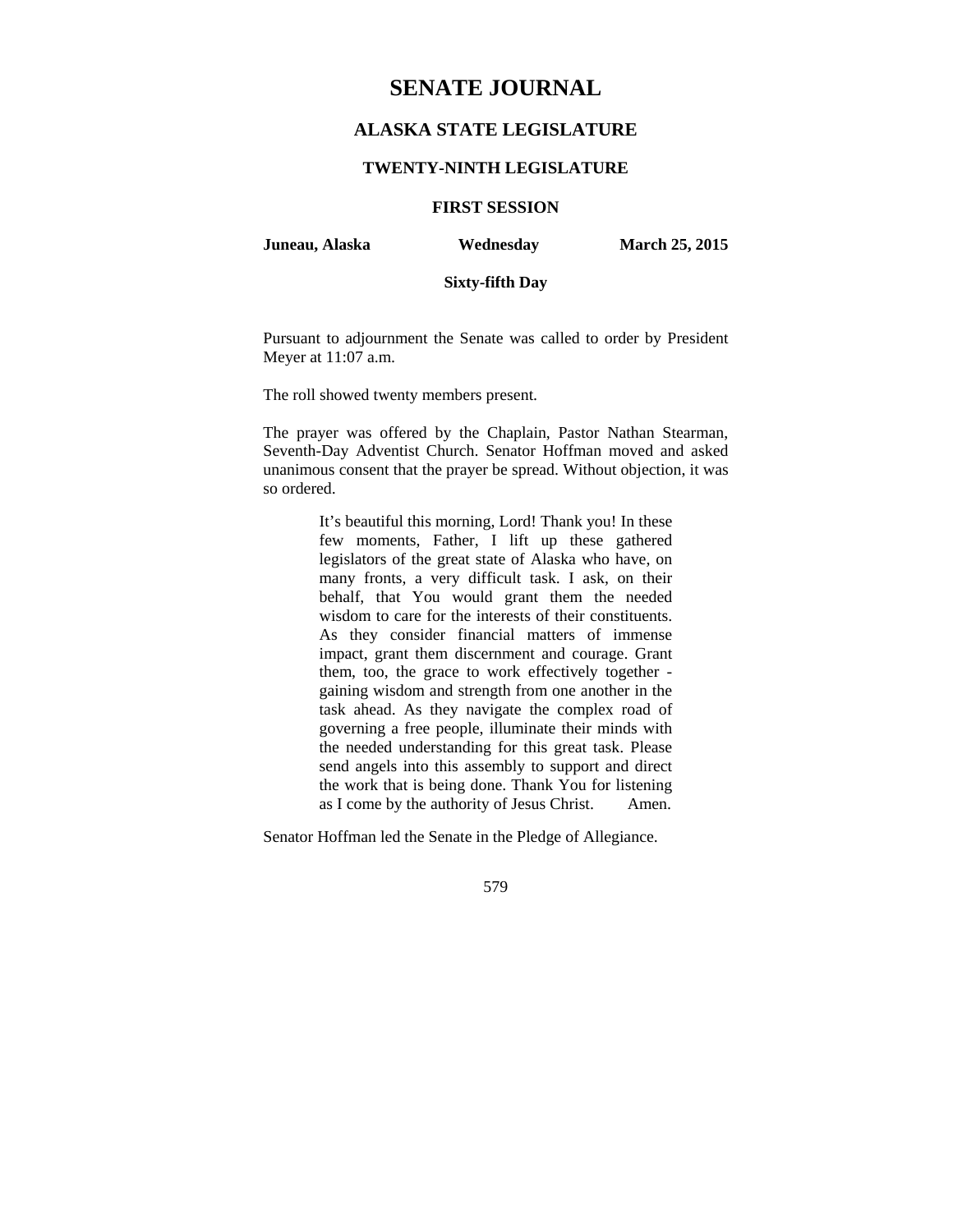## **Certification**

Senator Coghill moved and asked unanimous consent that the journals for the sixty-third and sixty-fourth legislative days and House and Senate Joint Journal Supplement No. 7 be approved as certified by the Secretary. Without objection, it was so ordered.

#### **Messages from the Governor**

## **SR 1**

Message dated March 24 was received stating the Governor read the following resolution and transmitted the engrossed and enrolled copies to the Lieutenant Governor's Office for permanent filing:

> SENATE RESOLUTION NO. 1 Establishing a Senate Special Committee on World Trade.

> > Senate Resolve No. 1

### **SR 2**

Message dated March 24 was received stating the Governor read the following resolution and transmitted the engrossed and enrolled copies to the Lieutenant Governor's Office for permanent filing:

> SENATE RESOLUTION NO. 2 Establishing a Senate Special Committee on the Arctic.

> > Senate Resolve No. 2

### **SR 3**

Message dated March 24 was received stating the Governor read the following resolution and transmitted the engrossed and enrolled copies to the Lieutenant Governor's Office for permanent filing:

> SENATE RESOLUTION NO. 3 Establishing a Senate Special Committee on Energy.

> > Senate Resolve No. 3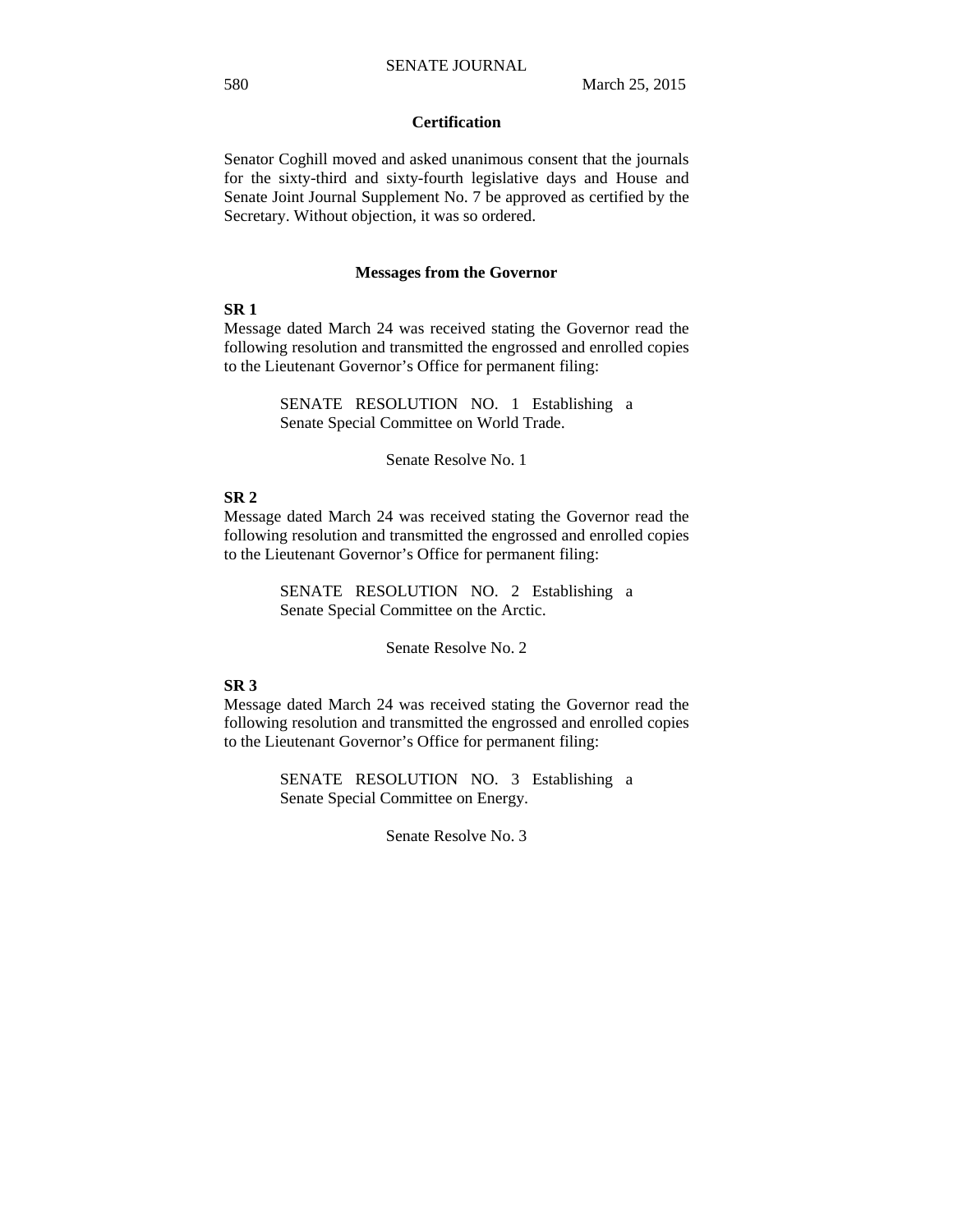Letter dated March 23 was read, stating in accordance with art. III, sec. 26 of the Alaska Constitution and AS 16.05.221, I submit the following appointee for legislative confirmation:

#### **Board of Fisheries**

| Robert Ruffner – Soldotna |           |                           |  |
|---------------------------|-----------|---------------------------|--|
| Appointed:                | 3/23/2015 | Term Expires: $6/30/2015$ |  |
| Reappointed:              | 7/1/2015  | Term Expires: $6/30/2019$ |  |

The appointment was referred to the State Affairs and Resources Committees.

The resume for this appointment has been submitted to the Offices of the Senate Secretary and the Chief Clerk.

#### **Messages from the House**

Message dated March 23 was read stating the House passed and transmitted for consideration:

## **First Reading and Reference of House Resolutions**

#### **HCR 5**

CS FOR HOUSE CONCURRENT RESOLUTION NO. 5(EDA) am BY THE HOUSE SPECIAL COMMITTEE ON ECONOMIC DEVELOPMENT, TOURISM, AND ARCTIC POLICY,

> Declaring 2015, 2016, and 2017 to be the Years of the Arctic; encouraging the state and its partners to join with the Institute of the North in encouraging the state to promote its Arctic policy during the Years of the Arctic and to take action to address the strategic recommendations in the Implementation Plan of the Alaska Arctic Policy Commission.

was read the first time and referred to the Senate Special Committee on the Arctic.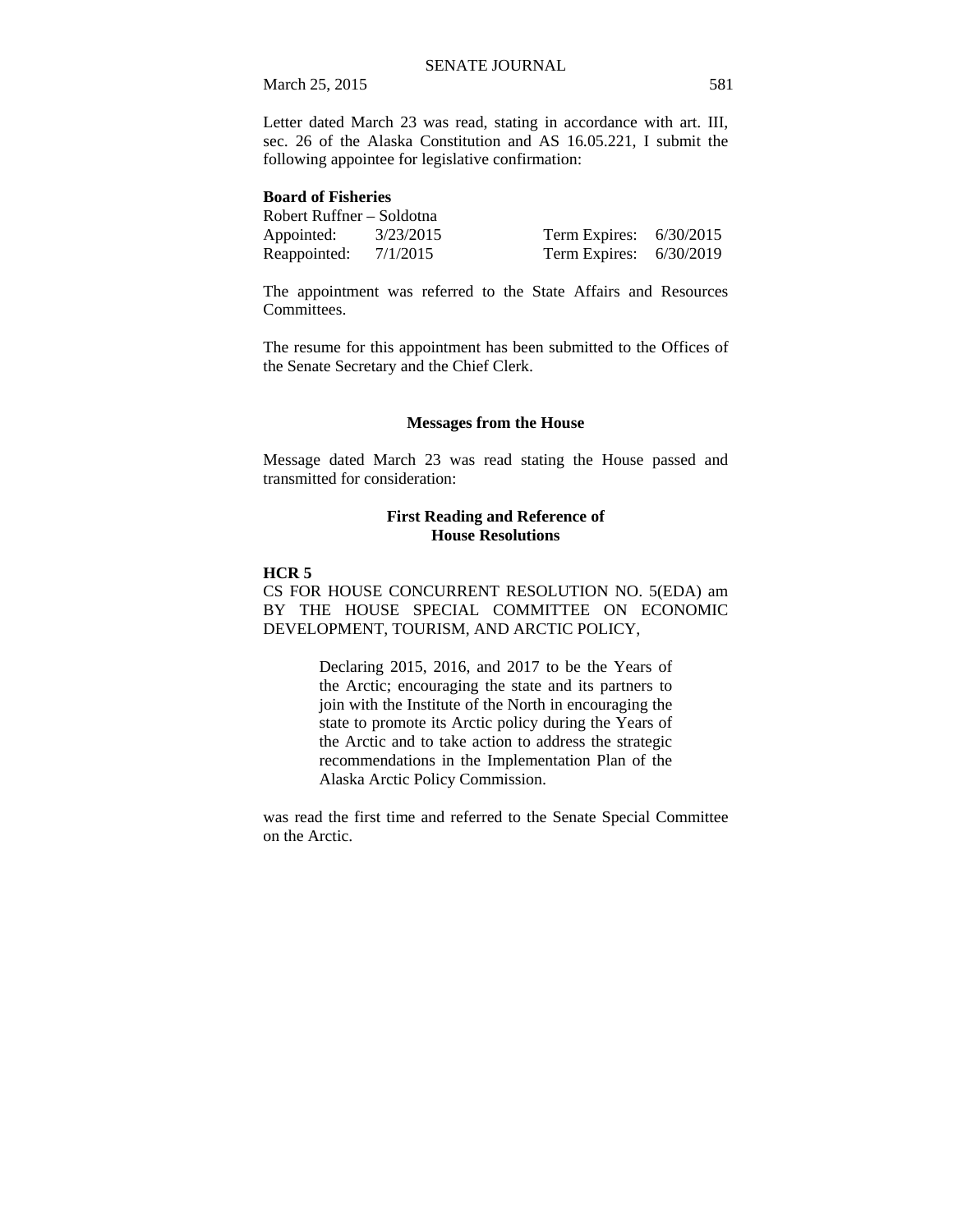#### **First Reading and Reference of House Bills**

#### **HB 132**

CS FOR HOUSE BILL NO. 132(L&C) BY THE HOUSE LABOR AND COMMERCE COMMITTEE, entitled:

"An Act relating to the purpose, powers, and duties of the Alaska Gasline Development Corporation related to the Alaska liquefied natural gas project and an in-state natural gas pipeline; relating to the in-state natural gas pipeline fund; and providing for an effective date."

was read the first time and referred to the Resources Committee.

#### **Standing Committee Reports**

Reports dated March 20 were read stating:

In accordance with AS 39.05.080, the Judiciary Committee reviewed the following and recommends the appointments be forwarded to a joint session for consideration:

#### **State Board of Parole**

Richard Larson – Palmer

### **Alaska Police Standards Council**

Rebecca Hamon – King Salmon Gustaf Sandahl – Kenai

This does not reflect an intent by any of the members to vote for or against the confirmation of the individuals during any further sessions.

Signing the reports: Senator McGuire, Chair; Senators Coghill, Costello, Wielechowski.

Report dated March 23 was read stating:

In accordance with AS 39.05.080, the Resources Committee reviewed the following and recommends the appointments be forwarded to a joint session for consideration: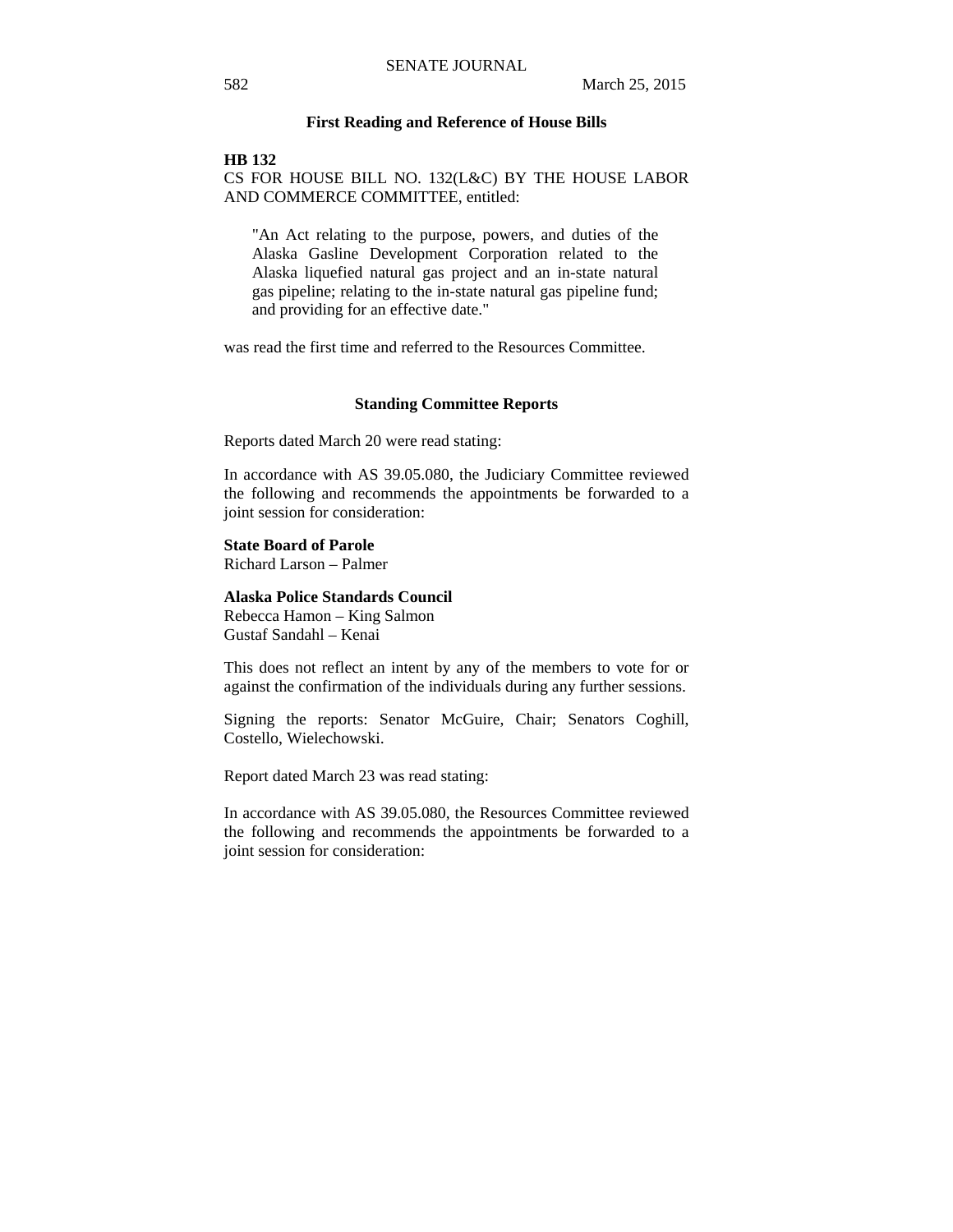#### **Attorney General – Department of Law**  Craig Richards

#### **Alaska Gasline Development Corporation Board of Directors**  Hugh Short – Anchorage

This does not reflect an intent by any of the members to vote for or against the confirmation of the individuals during any further sessions.

Signing the report: Senator Giessel, Chair; Senators Costello, Wielechowski, Coghill, Micciche, Stedman.

Report dated March 24 was read stating:

In accordance with AS 14.40.150, the Education Committee reviewed the following and recommends the appointments be forwarded to a joint session for consideration:

#### **University of Alaska Board of Regents**

Sheri D. Buretta – Eagle River John Davies – Fairbanks Lisa M. Parker – Soldotna Andrew Teuber – Kodiak

This does not reflect an intent by any of the members to vote for or against the confirmation of the individuals during any further sessions.

Signing the report: Senator Dunleavy, Chair; Senators Stevens, Giessel, Huggins, Gardner.

Report dated March 24 was read stating:

In accordance with AS 14.40.150, the Finance Committee reviewed the following and recommends the appointments be forwarded to a joint session for consideration:

#### **University of Alaska Board of Regents**

Sheri D. Buretta – Eagle River John Davies – Fairbanks Lisa M. Parker – Soldotna Andrew Teuber – Kodiak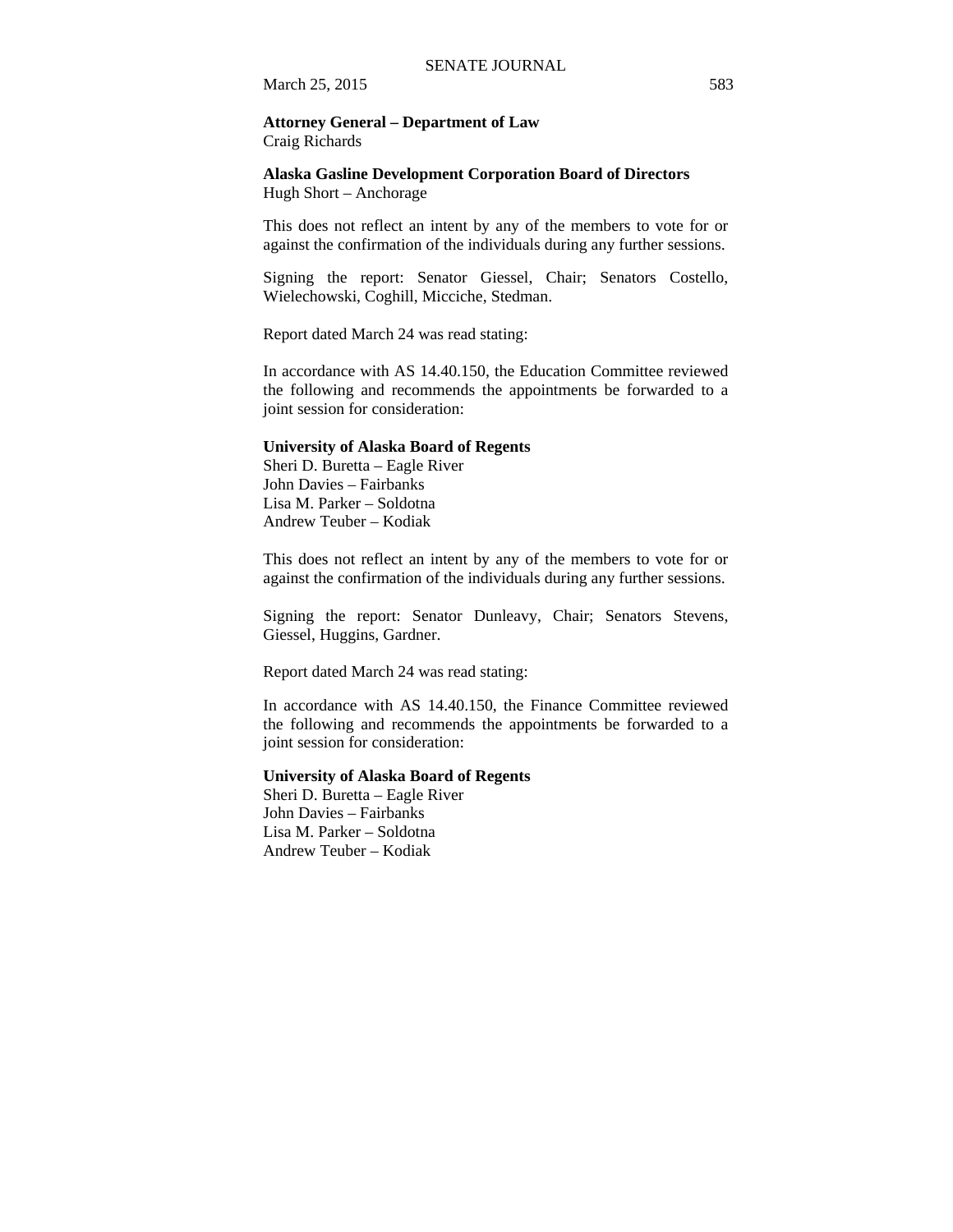This does not reflect an intent by any of the members to vote for or against the confirmation of the individuals during any further sessions.

Signing the report: Senators Kelly, MacKinnon, Cochairs; Senators Bishop, Olson, Hoffman.

### **SB 23**

The Health and Social Services Committee considered SENATE BILL NO. 23 "An Act relating to immunity for prescribing, providing, or administering opioid overdose drugs." Signing do pass: Senator Stedman, Chair; Senators Ellis, Giessel. Signing no recommendation: Senators Kelly, Stoltze.

The following fiscal information was published today: Fiscal Note No. 1, zero, Department of Corrections Fiscal Note No. 2, zero, Department of Commerce, Community and Economic Development

The bill was referred to the Judiciary Committee.

### **SB 75**

The State Affairs Committee considered SENATE BILL NO. 75 "An Act allowing federally recognized tribal governments to receive contributions from permanent fund dividends." Signing no recommendation: Senator Stoltze, Chair. Signing do pass: Senators Huggins, McGuire, Wielechowski.

The following fiscal information was published today: Fiscal Note No. 1, indeterminate, Department of Revenue

The bill was referred to the Finance Committee.

#### **SJR 3**

The State Affairs Committee considered SENATE JOINT RESOLUTION NO. 3 Proposing amendments to the Constitution of the State of Alaska to increase the number of members on the judicial council; relating to the initial terms of new members appointed to the judicial council; and relating to the confirmation of members of the judicial council. Signing do pass: Senator Stoltze, Chair; Senators Huggins, McGuire. Signing do not pass: Senator Wielechowski.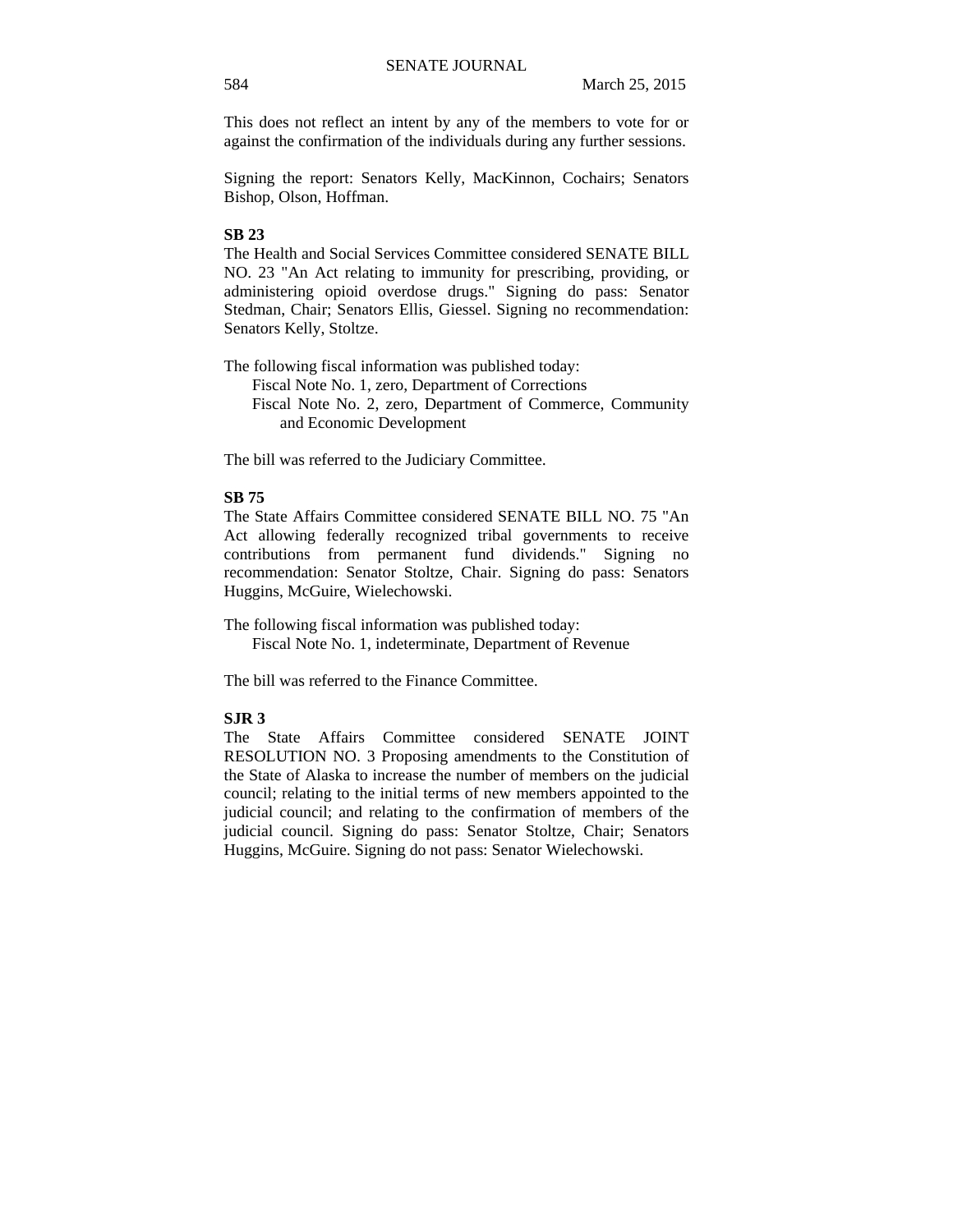The following fiscal information was published today: Fiscal Note No. 1, zero, Office of the Governor

Fiscal Note No. 2, Alaska Judicial System

The resolution was referred to the Judiciary Committee.

#### **HJR 5**

The Transportation Committee considered CS FOR HOUSE JOINT RESOLUTION NO. 5(TRA) am Recognizing the Academy of Model Aeronautics for establishing safety guidelines and best practices. Signing do pass: Senator Micciche, Chair; Senators Egan, Bishop, Dunleavy.

The following previously published fiscal information applies: Fiscal Note No. 1, zero, Legislative Agency

The resolution was referred to the Rules Committee.

#### **HJR 15**

The Judiciary Committee considered CS FOR HOUSE JOINT RESOLUTION NO. 15(JUD) Denouncing the decision to reverse the suspensions of the federal prosecutors who intentionally withheld evidence of innocence from the defense of Senator Ted Stevens; and honoring the service of Senator Ted Stevens. Signing do pass: Senator McGuire, Chair; Senators Coghill, Micciche, Costello, Wielechowski.

The following previously published fiscal information applies: Fiscal Note No. 1, zero, House Judiciary Committee

The resolution was referred to the Rules Committee.

### **Introduction and Reference of Senate Resolutions**

#### **SCR 8**

SENATE CONCURRENT RESOLUTION NO. 8 BY THE SENATE RESOURCES COMMITTEE,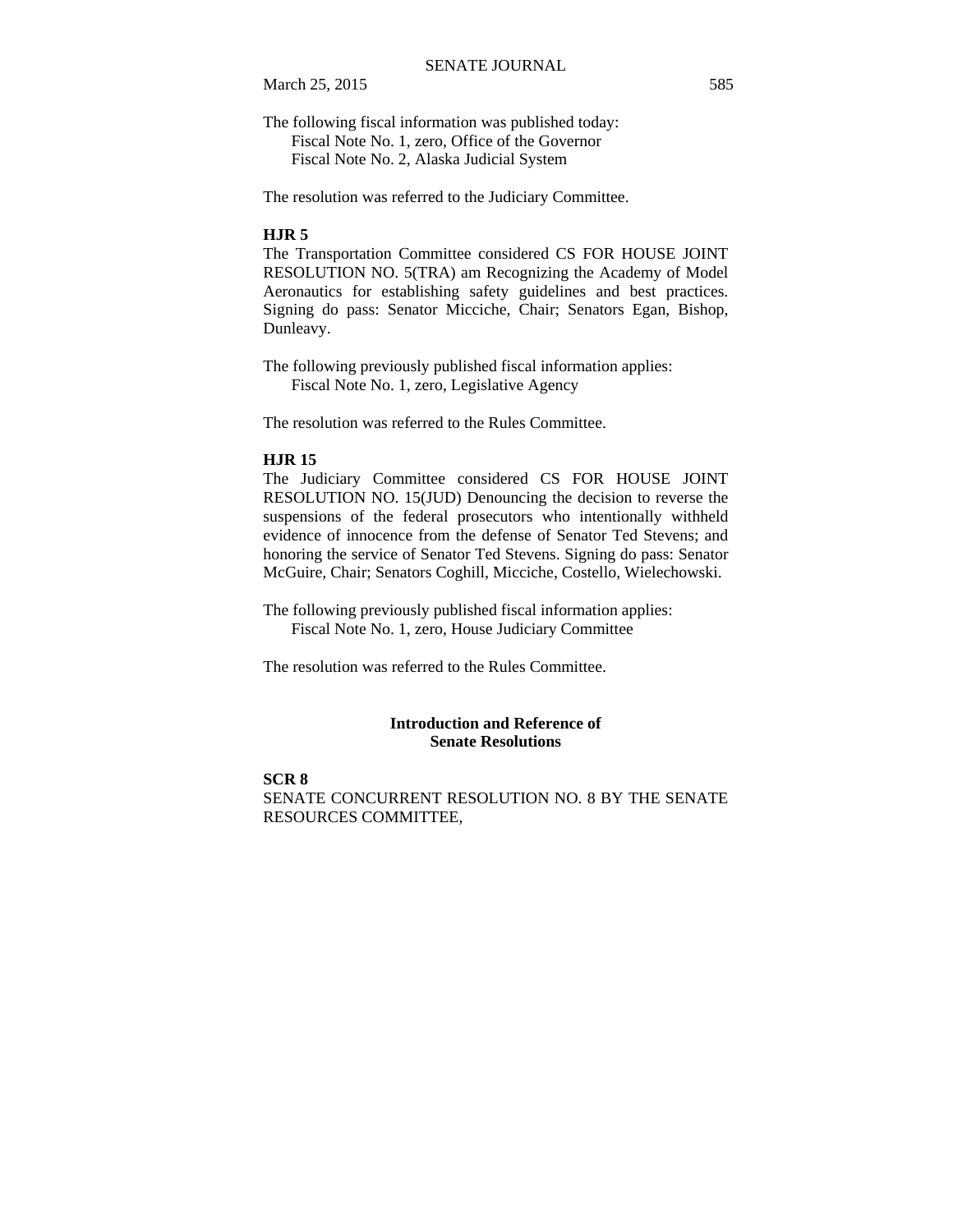Suspending Rules  $24(c)$ ,  $35$ ,  $41(b)$ , and  $42(e)$ , Uniform Rules of the Alaska State Legislature, concerning House Joint Resolution No. 4, urging the United States Congress to provide a means for consistently and equitably sharing with all oil and gas producing states adjacent to federal outer continental shelf areas a portion of revenue generated from oil and gas development on the outer continental shelf to ensure that those states develop necessary infrastructure to support outer continental shelf development and preserve environmental integrity.

was read the first time and held on the Secretary's desk.

#### **Introduction and Reference of Senate Bills**

### **SB 88** SENATE BILL NO. 88 BY SENATOR EGAN, entitled:

"An Act relating to new defined benefit tiers in the public employees' retirement system and the teachers' retirement system; providing certain employees an opportunity to choose between the defined benefit and defined contribution plans of the public employees' retirement system and the teachers' retirement system; and providing for an effective date."

was read the first time and referred to the Community and Regional Affairs and Finance Committees.

#### **SB 89**

SENATE BILL NO. 89 BY SENATOR DUNLEAVY, entitled:

"An Act relating to a parent's right to direct the education of a child; and relating to questionnaires administered in schools."

was read the first time and referred to the Education and State Affairs Committees.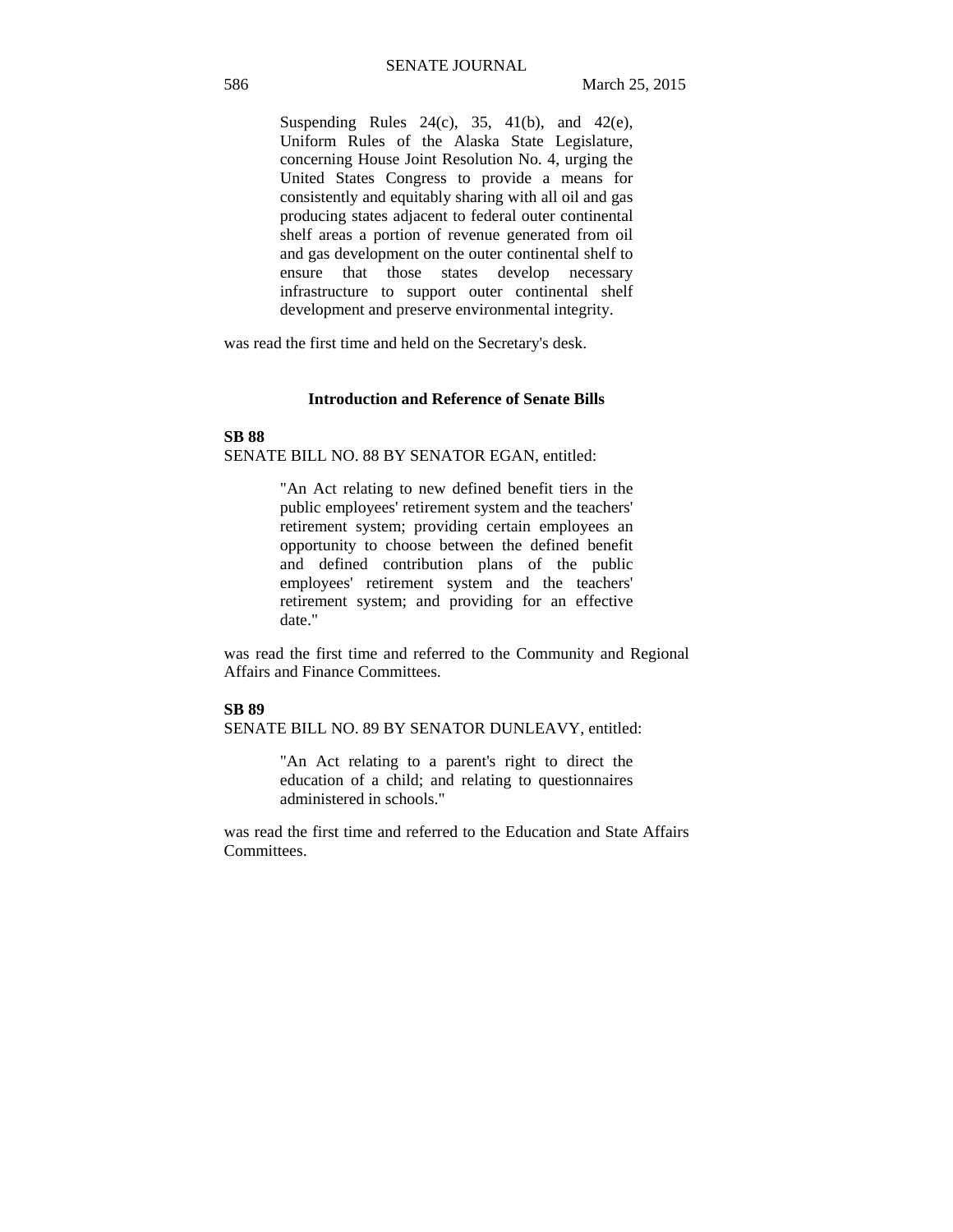### **SB 90**

SENATE BILL NO. 90 BY SENATOR STOLTZE, entitled:

"An Act relating to the purchase of durable medical equipment under Medicaid; and providing for an effective date."

was read the first time and referred to the Health and Social Services and Finance Committees.

#### **SB 91**

SENATE BILL NO. 91 BY SENATORS COGHILL, Ellis, McGuire, entitled:

"An Act relating to protective orders; relating to conditions of release; relating to community work service; relating to credit toward a sentence of imprisonment for certain persons under electronic monitoring; relating to the restoration under certain circumstances of an administratively revoked driver's license, privilege to drive, or privilege to obtain a license; allowing a reduction of penalties for offenders successfully completing court-ordered treatment programs for persons convicted of driving under the influence; relating to termination of a revocation of a driver's license; relating to restoration of a driver's license; relating to credits toward a sentence of imprisonment, to good time deductions, and to providing for earned good time deductions for prisoners; relating to the disqualification of persons convicted of certain felony drug offenses from participation in the food stamp and temporary assistance programs; relating to probation; relating to mitigating factors; relating to treatment programs for prisoners; relating to the duties of the commissioner of corrections; amending Rules 32 and 35(b), Alaska Rules of Criminal Procedure; and providing for an effective date."

was read the first time and referred to the State Affairs, Judiciary and Finance Committees.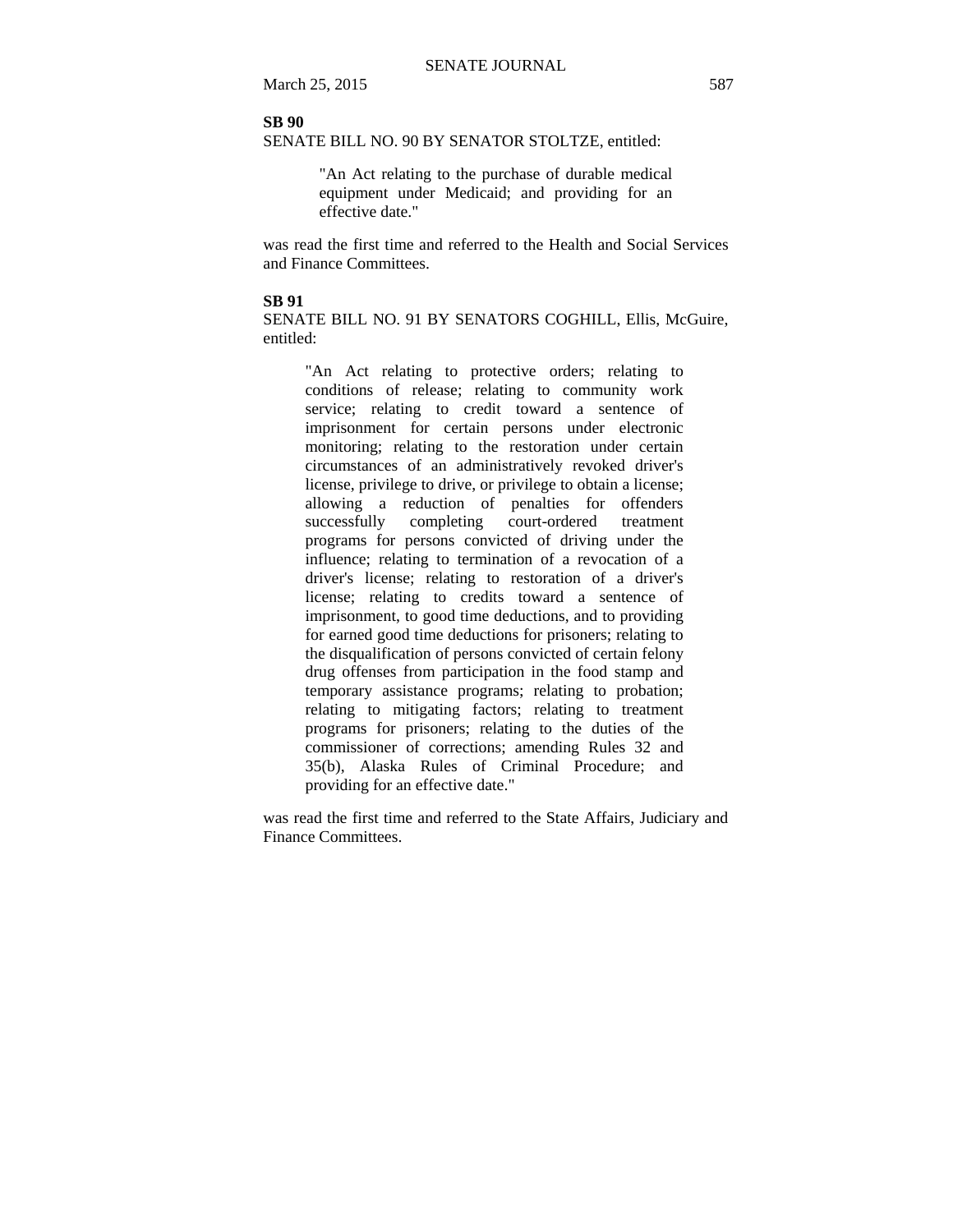### **Consideration of the Calendar**

#### **Second Reading of Senate Bills**

**SB 5**

SENATE BILL NO. 5 "An Act relating to loss of income and valuing property for orders of restitution" was read the second time.

Senator Coghill moved and asked unanimous consent that the bill be considered engrossed, advanced to third reading and placed on final passage. Without objection, it was so ordered.

SENATE BILL NO. 5 was read the third time.

Senators McGuire, Stoltze, Costello, Coghill, Stevens, Bishop, Stedman moved and asked unanimous consent to be shown as cosponsors on the bill. Without objection, it was so ordered.

The question being: "Shall SENATE BILL NO. 5 "An Act relating to loss of income and valuing property for orders of restitution" pass the Senate?" The roll was taken with the following result:

 $SB<sub>5</sub>$ 

Third Reading - Final Passage

#### **YEAS: 20 NAYS: 0 EXCUSED: 0 ABSENT: 0**

Yeas: Bishop, Coghill, Costello, Dunleavy, Egan, Ellis, Gardner, Giessel, Hoffman, Huggins, Kelly, MacKinnon, McGuire, Meyer, Micciche, Olson, Stedman, Stevens, Stoltze, Wielechowski

and so, SENATE BILL NO. 5 passed the Senate and was referred to the Secretary for engrossment.

### **SB 30**

SENATE BILL NO. 30 "An Act relating to controlled substances; relating to marijuana; relating to driving motor vehicles when there is an open marijuana container; and providing for an effective date" was read the second time.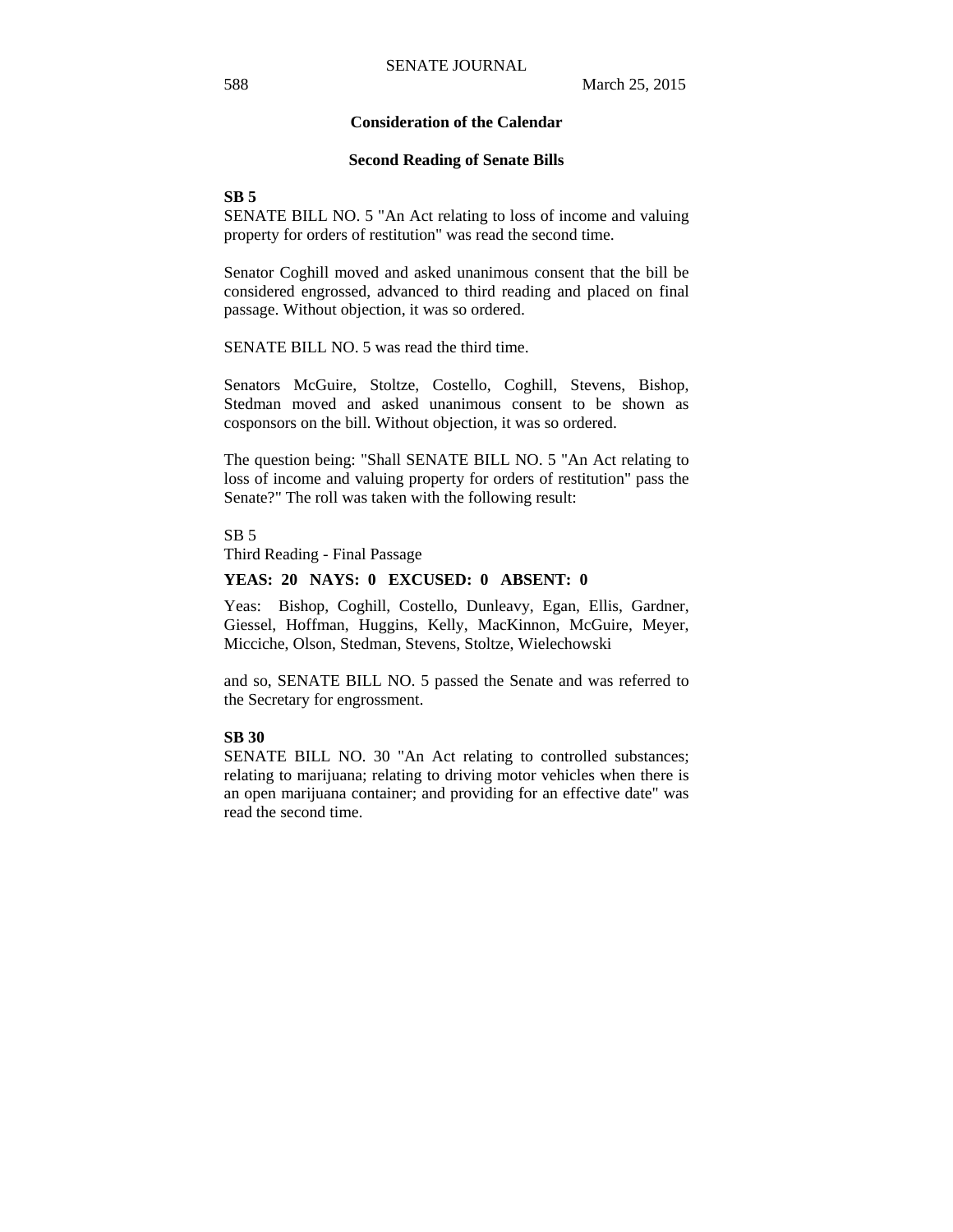Senator MacKinnon, Cochair, moved and asked unanimous consent for the adoption of the Finance Committee Substitute offered on page 563. Senator Gardner objected.

The question being: "Shall the Finance Committee Substitute be adopted?" The roll was taken with the following result:

SB 30 Second Reading Adopt FIN Committee Substitute?

#### **YEAS: 16 NAYS: 4 EXCUSED: 0 ABSENT: 0**

Yeas: Bishop, Coghill, Costello, Dunleavy, Giessel, Hoffman, Huggins, Kelly, MacKinnon, McGuire, Meyer, Micciche, Olson, Stedman, Stevens, Stoltze

Nays: Egan, Ellis, Gardner, Wielechowski

and so, CS FOR SENATE BILL NO. 30(FIN) "An Act relating to controlled substances; relating to marijuana; relating to crimes and offenses related to marijuana and the use of marijuana; relating to open marijuana containers; relating to established villages and local options; relating to delinquent minors; making conforming amendments; and providing for an effective date" was adopted.

CS FOR SENATE BILL NO. 30(FIN) will advance to third reading on the March 27 calendar.

#### **SB 64**

SENATE BILL NO. 64 "An Act relating to school bond debt reimbursement; and providing for an effective date" was read the second time.

Senator Dunleavy, Chair, moved and asked unanimous consent for the adoption of the Education Committee Substitute offered on page 514. Senator Gardner objected, then withdrew her objection. There being no further objection, CS FOR SENATE BILL NO. 64(EDC) was adopted.

Senator Coghill moved and asked unanimous consent that the bill be considered engrossed, advanced to third reading and placed on final passage. Senator Gardner objected.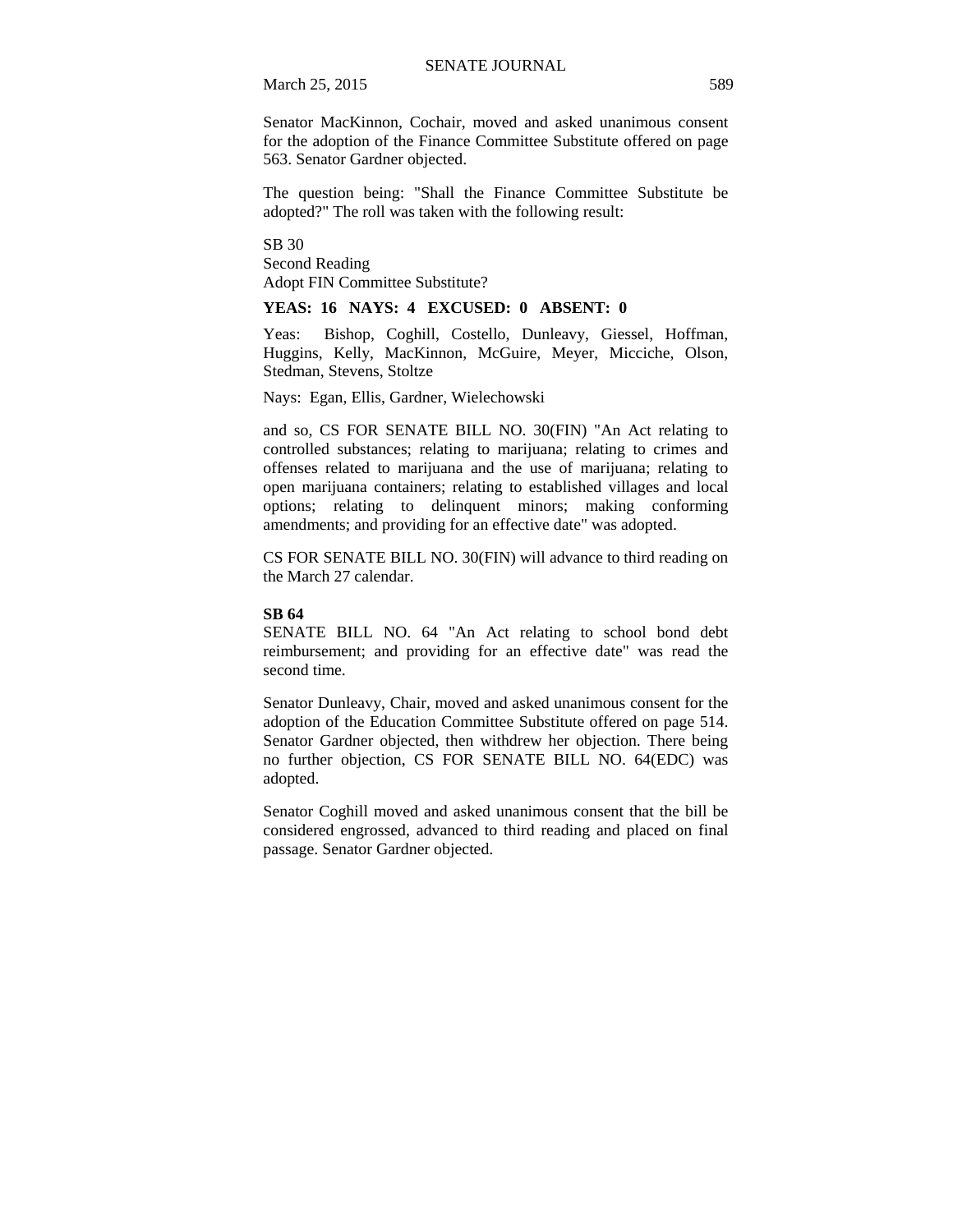The question being: "Shall the bill be advanced to third reading?" The roll was taken with the following result:

CSSB 64(EDC) Advance from Second to Third Reading?

### **YEAS: 17 NAYS: 3 EXCUSED: 0 ABSENT: 0**

Yeas: Bishop, Coghill, Costello, Dunleavy, Egan, Giessel, Hoffman, Huggins, Kelly, MacKinnon, McGuire, Meyer, Micciche, Olson, Stedman, Stevens, Stoltze

Nays: Ellis, Gardner, Wielechowski

and so, the bill advanced to third reading.

CS FOR SENATE BILL NO. 64(EDC) was read the third time.

Senator Wielechowski moved that the bill be returned to second reading for the purpose of specific amendments, those being Amendments No. 1 and 2. Without objection, the bill was returned to second reading.

Senator Wielechowski offered Amendment No. 1:

Page 1, line 8: Delete "January" Insert "July"

Page 6, line 21: Delete "**January**" Insert "**July**"

Page 6, line 29: Delete "**January**" Insert "**July**"

Page 12, line 6: Delete "January" Insert "July"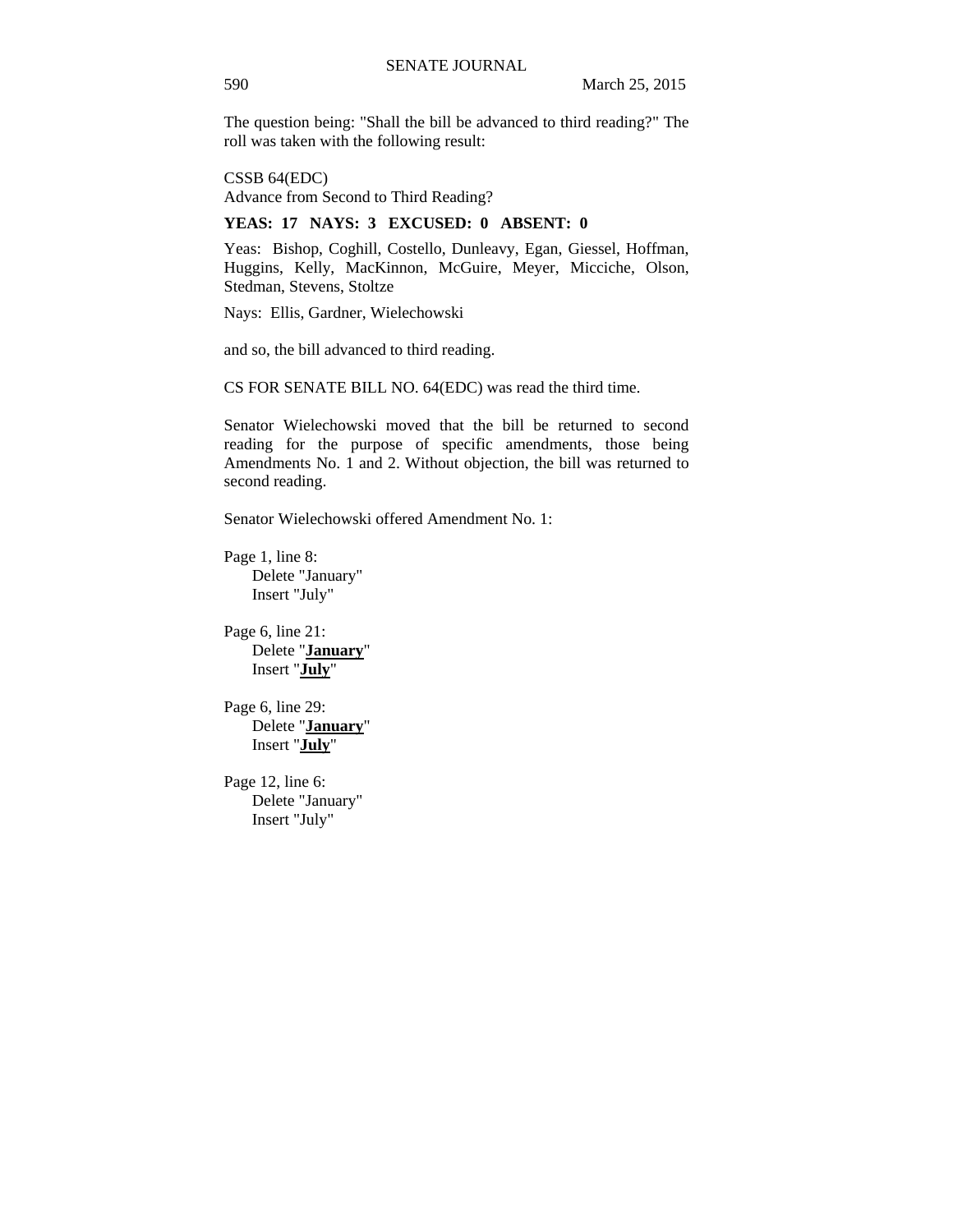Page 12, line 14: Delete "January" Insert "July"

Page 13, line 7: Delete "January" Insert "July"

Page 13, line 12: Delete "January" Insert "July"

Page 13, line 16: Delete "January" Insert "July"

Senator Wielechowski moved for the adoption of Amendment No. 1. Senator MacKinnon objected.

Senator Huggins rose to a point of order. President Meyer cautioned the members to proceed in order.

The question being: "Shall Amendment No. 1 be adopted?" The roll was taken with the following result:

CSSB 64(EDC) Second Reading Amendment No. 1

### **YEAS: 3 NAYS: 16 EXCUSED: 0 ABSENT: 1**

Yeas: Egan, Ellis, Wielechowski

Nays: Bishop, Coghill, Costello, Dunleavy, Gardner, Giessel, Hoffman, Huggins, Kelly, MacKinnon, McGuire, Meyer, Micciche, Olson, Stevens, Stoltze

Absent: Stedman

and so, Amendment No. 1 failed.

Senator Coghill moved and asked unanimous consent that Senator Stedman be excused from a call of the Senate today. Without objection, Senator Stedman was excused.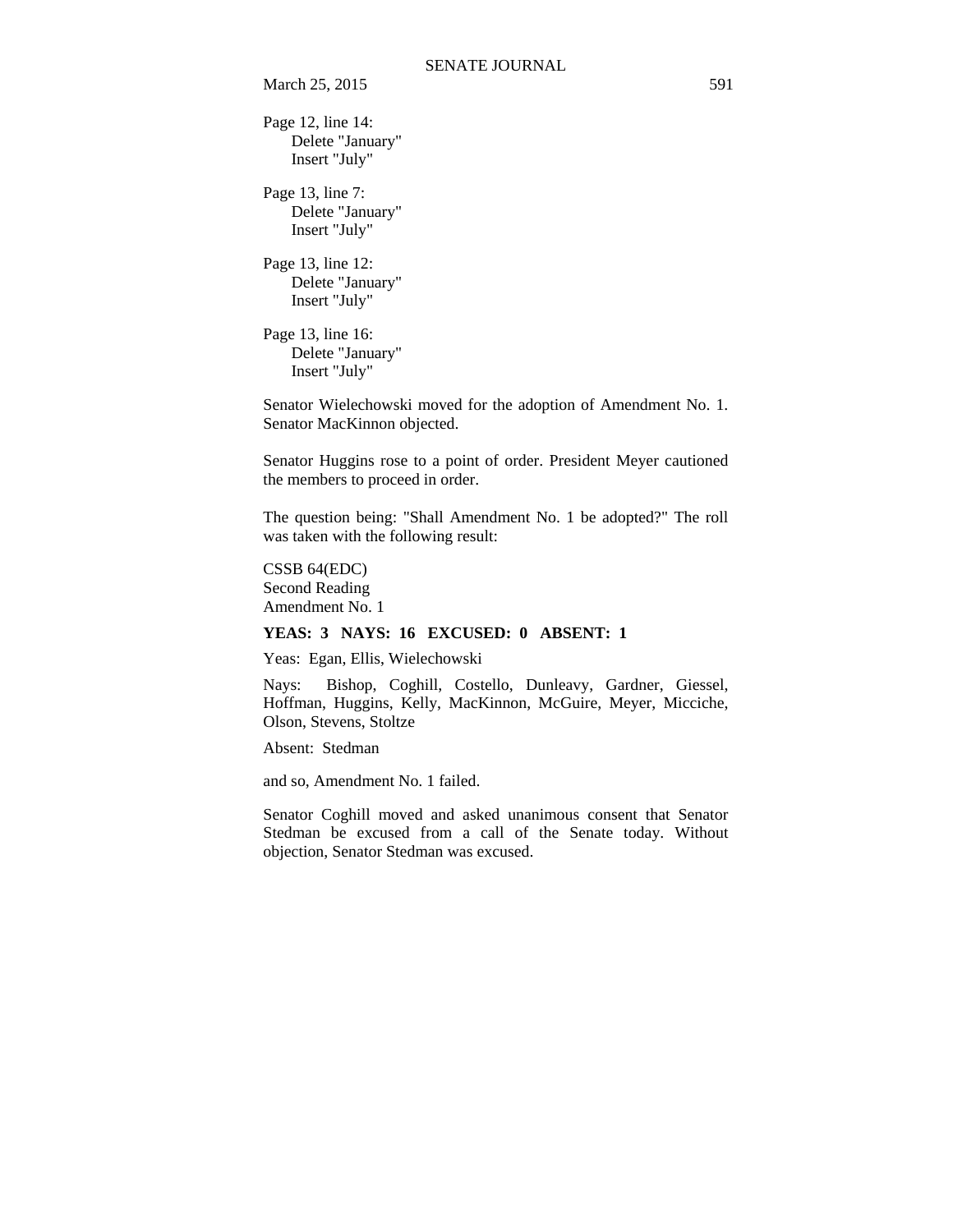## **SB 64**

Senator Wielechowski offered Amendment No. 2:

Page 1, line 9: Delete "2020" Insert "2017" Page 12, line 19: Delete "**50**" Insert "**70**" Page 12, line 22: Delete "**2020**" Insert "**2017**" Page 12, line 26: Delete "**40**" Insert "**60**" Page 12, line 30: Delete "**2020**" Insert "**2017**" Page 13, line 7: Delete "2020" Insert "2017" Page 13, line 12: Delete "2020" Insert "2017" Page 13, line 13: Delete "2020" Insert "2017" Page 18, line 18:

Delete "2020" Insert "2017"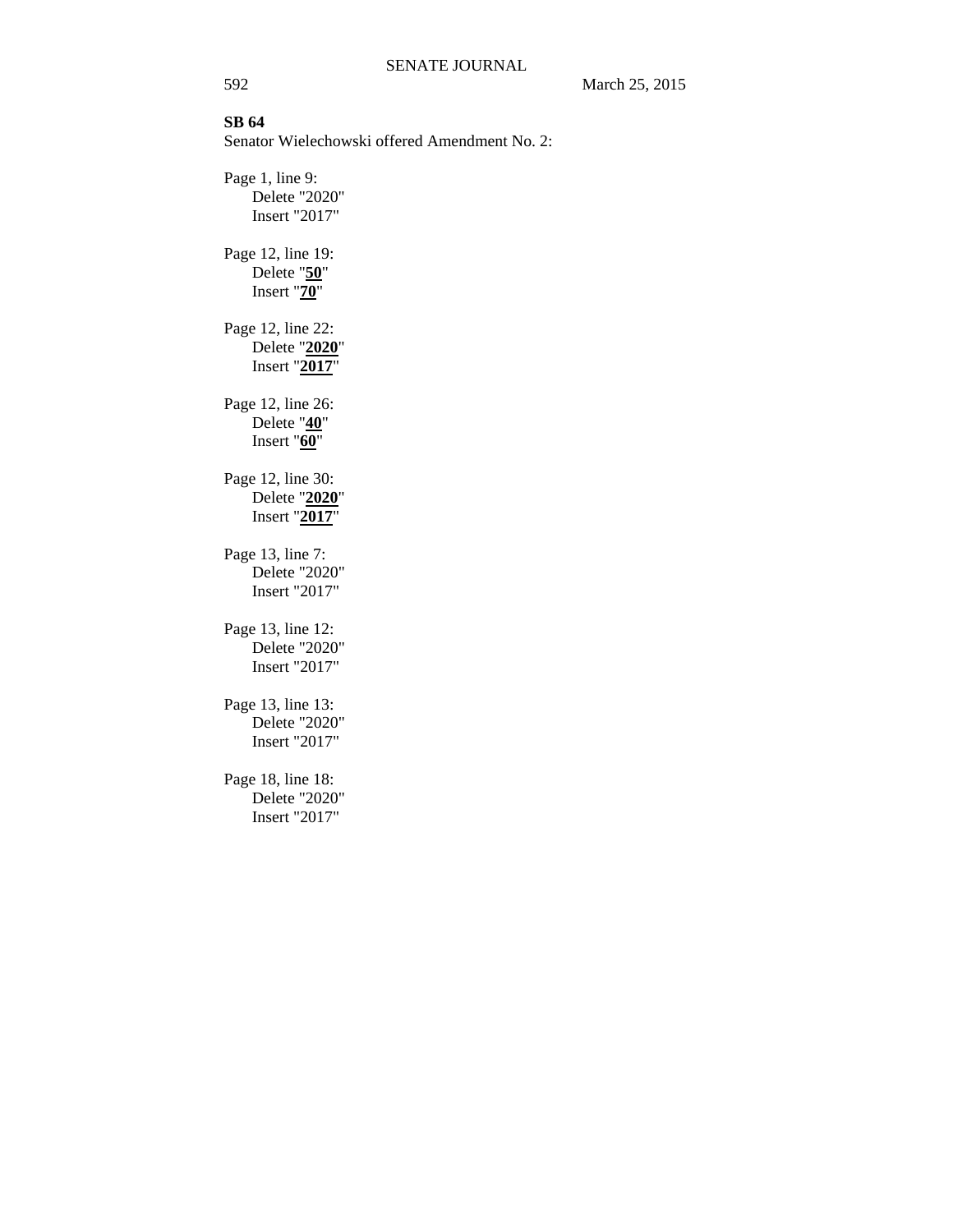Senator Wielechowski moved for the adoption of Amendment No. 2. Senator MacKinnon objected.

The question being: "Shall Amendment No. 2 be adopted?" The roll was taken with the following result:

CSSB 64(EDC) Second Reading Amendment No. 2

#### **YEAS: 4 NAYS: 15 EXCUSED: 1 ABSENT: 0**

Yeas: Ellis, Gardner, Olson, Wielechowski

Nays: Bishop, Coghill, Costello, Dunleavy, Egan, Giessel, Hoffman, Huggins, Kelly, MacKinnon, McGuire, Meyer, Micciche, Stevens, **Stoltze** 

Excused: Stedman

and so, Amendment No. 2 failed.

CS FOR SENATE BILL NO. 64(EDC) was automatically in third reading.

The question being: "Shall CS FOR SENATE BILL NO. 64(EDC) "An Act relating to school bond debt reimbursement; and providing for an effective date" pass the Senate?" The roll was taken with the following result:

CSSB 64(EDC) Third Reading - Final Passage

### **YEAS: 17 NAYS: 2 EXCUSED: 1 ABSENT: 0**

Yeas: Bishop, Coghill, Costello, Dunleavy, Egan, Gardner, Giessel, Hoffman, Huggins, Kelly, MacKinnon, McGuire, Meyer, Micciche, Olson, Stevens, Stoltze

Nays: Ellis, Wielechowski

Excused: Stedman

and so, CS FOR SENATE BILL NO. 64(EDC) passed the Senate.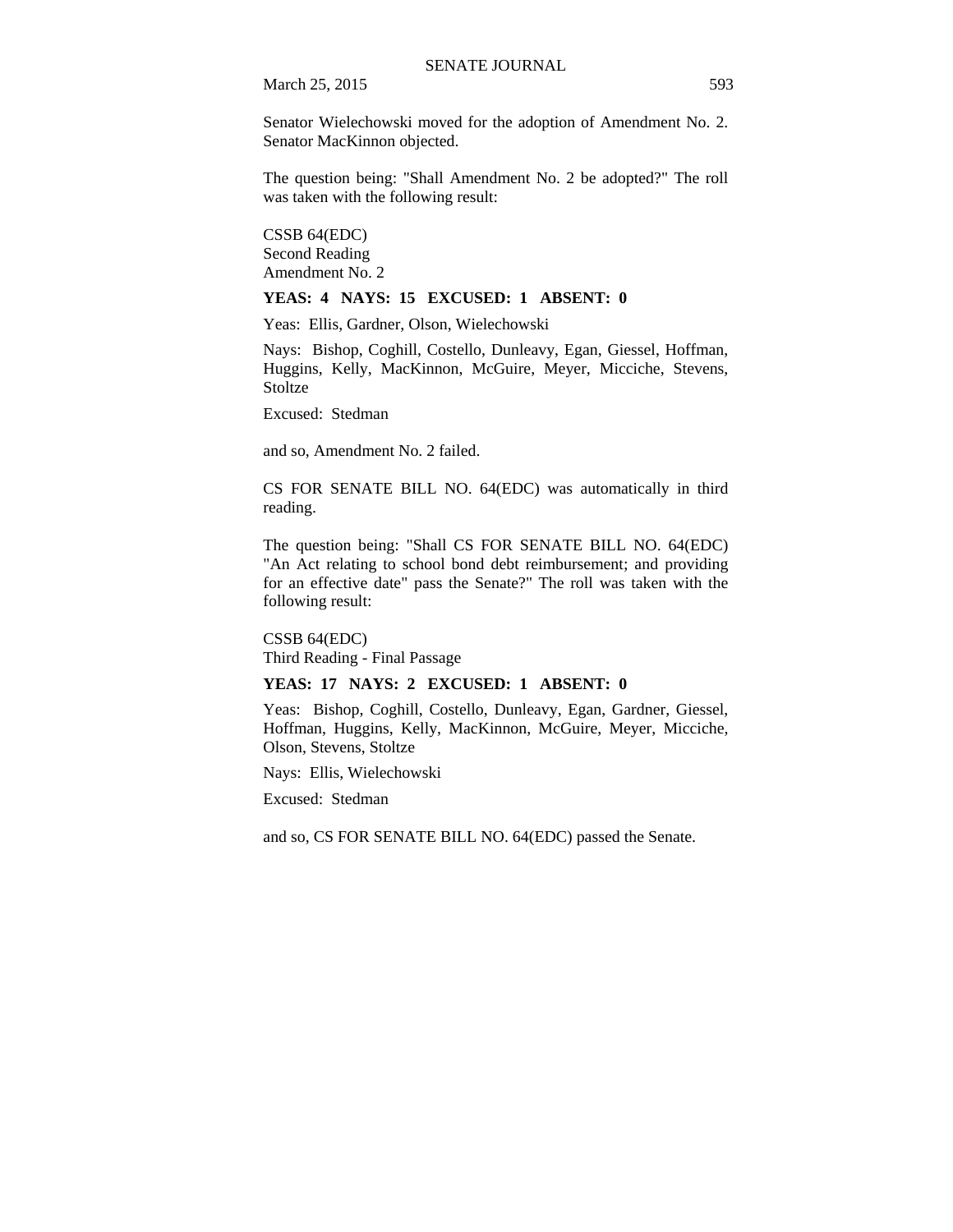Senator Coghill moved and asked unanimous consent that the vote on the passage of the bill be considered the vote on the effective date clauses. Senator Wielechowski objected.

The question being: "Shall the effective date clauses be adopted?" The roll was taken with the following result:

CSSB 64(EDC) Effective Date Clauses

#### **YEAS: 17 NAYS: 2 EXCUSED: 1 ABSENT: 0**

Yeas: Bishop, Coghill, Costello, Dunleavy, Egan, Gardner, Giessel, Hoffman, Huggins, Kelly, MacKinnon, McGuire, Meyer, Micciche, Olson, Stevens, Stoltze

Nays: Ellis, Wielechowski

Excused: Stedman

and so, the effective date clauses were adopted.

Senator MacKinnon gave notice of reconsideration on CS FOR SENATE BILL NO. 64(EDC) "An Act relating to school bond debt reimbursement; and providing for an effective date" and moved and asked unanimous consent that it be taken up. Senator Wielechowski objected.

The question being: "Shall the reconsideration be taken up on the same day?" The roll was taken with the following result:

CSSB 64(EDC) Take up Reconsideration Same Day?

### **YEAS: 17 NAYS: 2 EXCUSED: 1 ABSENT: 0**

Yeas: Bishop, Coghill, Costello, Dunleavy, Egan, Gardner, Giessel, Hoffman, Huggins, Kelly, MacKinnon, McGuire, Meyer, Micciche, Olson, Stevens, Stoltze

Nays: Ellis, Wielechowski

Excused: Stedman

and so, CS FOR SENATE BILL NO. 64(EDC) was before the Senate on reconsideration.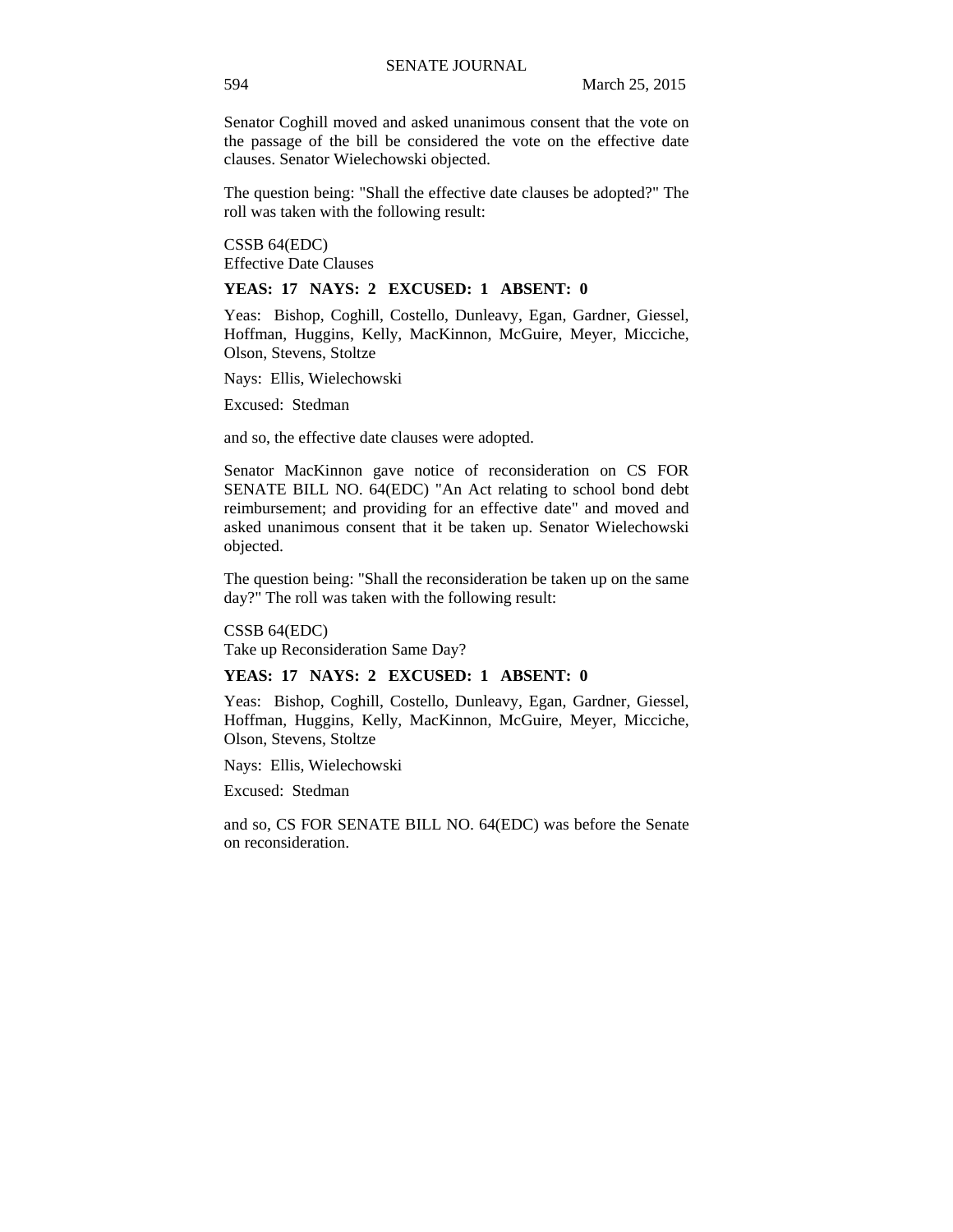The question to be reconsidered: "Shall CS FOR SENATE BILL NO. 64(EDC) "An Act relating to school bond debt reimbursement; and providing for an effective date" pass the Senate?" The roll was taken with the following result:

CSSB 64(EDC) Third Reading - On Reconsideration Effective Dates

#### **YEAS: 17 NAYS: 2 EXCUSED: 1 ABSENT: 0**

Yeas: Bishop, Coghill, Costello, Dunleavy, Egan, Gardner, Giessel, Hoffman, Huggins, Kelly, MacKinnon, McGuire, Meyer, Micciche, Olson, Stevens, Stoltze

Nays: Ellis, Wielechowski

Excused: Stedman

and so, CS FOR SENATE BILL NO. 64(EDC) passed the Senate on reconsideration.

Senator Coghill moved and asked unanimous consent that the vote on the passage of the bill be considered the vote on the effective date clauses. Without objection, it was so ordered and the bill was referred to the Secretary for engrossment.

#### **Second Reading of House Resolutions**

#### **HJR 7**

CS FOR HOUSE JOINT RESOLUTION NO. 7(FSH) Opposing the proposed designation of an Aleutian Islands National Marine Sanctuary, was read the second time.

Senator Coghill moved and asked unanimous consent that the resolution be advanced to third reading and placed on final passage. Without objection, it was so ordered.

CS FOR HOUSE JOINT RESOLUTION NO. 7(FSH) was read the third time.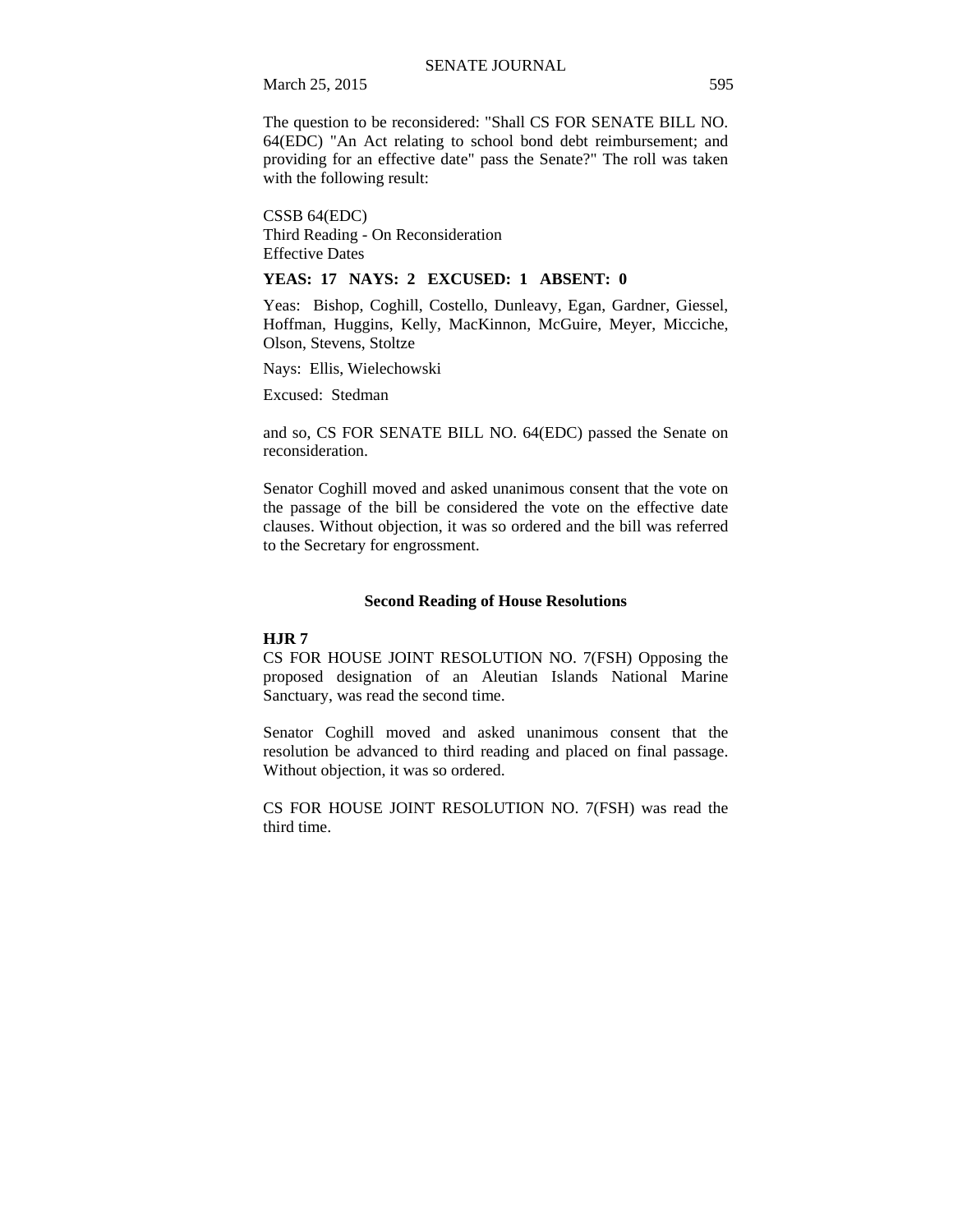The question being: "Shall CS FOR HOUSE JOINT RESOLUTION NO. 7(FSH) Opposing the proposed designation of an Aleutian Islands National Marine Sanctuary, pass the Senate?" The roll was taken with the following result:

CSHJR 7(FSH) Third Reading - Final Passage

### **YEAS: 19 NAYS: 0 EXCUSED: 1 ABSENT: 0**

Yeas: Bishop, Coghill, Costello, Dunleavy, Egan, Ellis, Gardner, Giessel, Hoffman, Huggins, Kelly, MacKinnon, McGuire, Meyer, Micciche, Olson, Stevens, Stoltze, Wielechowski

Excused: Stedman

and so, CS FOR HOUSE JOINT RESOLUTION NO. 7(FSH) passed the Senate, was signed by the President and Secretary and returned to the House.

#### **Citations**

In Memoriam - Wilma Flora Ellington Senator(s) Micciche, Meyer, Bishop, Coghill, Costello, Dunleavy, Egan, Ellis, Gardner, Giessel, Hoffman, Huggins, Kelly, MacKinnon, McGuire, Olson, Stedman, Stevens, Wielechowski

In Memoriam - David Wayne Heitman

Senator(s) Stevens, Meyer, Bishop, Coghill, Costello, Dunleavy, Egan, Ellis, Gardner, Giessel, Hoffman, Huggins, Kelly, MacKinnon, McGuire, Micciche, Olson, Stedman, Wielechowski Representative(s) Stutes

In Memoriam - Donald Neil "Red" West

Senator(s) Stevens, Meyer, Bishop, Coghill, Costello, Dunleavy, Egan, Ellis, Gardner, Giessel, Hoffman, Huggins, Kelly, MacKinnon, McGuire, Micciche, Olson, Stedman, Stoltze, Wielechowski Representative(s) Stutes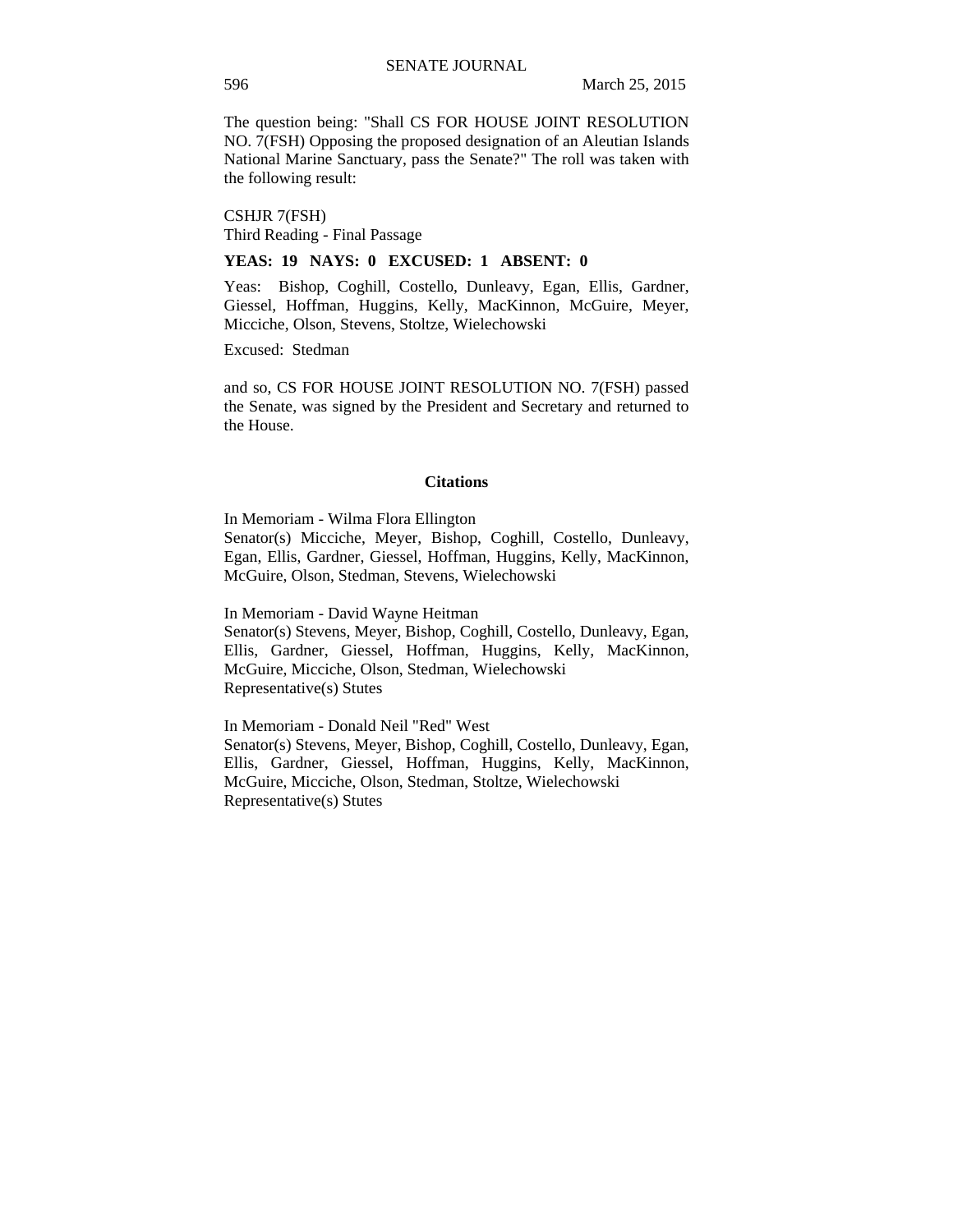In Memoriam - Delores "Dee Dee" Greene Senator(s) Meyer, Bishop, Coghill, Costello, Dunleavy, Egan, Ellis, Gardner, Giessel, Hoffman, Huggins, Kelly, MacKinnon, McGuire, Micciche, Olson, Stedman, Stevens, Wielechowski

In Memoriam - Gordon Harry Benedict

Senator(s) Huggins, Meyer, Bishop, Coghill, Costello, Dunleavy, Egan, Ellis, Gardner, Giessel, Hoffman, Kelly, MacKinnon, McGuire, Micciche, Olson, Stedman, Stevens, Stoltze, Wielechowski

In Memoriam - John Arthur Miscovich

Senator(s) Coghill, Meyer, Bishop, Costello, Dunleavy, Egan, Ellis, Gardner, Giessel, Hoffman, Huggins, Kelly, MacKinnon, McGuire, Micciche, Olson, Stedman, Stevens, Stoltze, Wielechowski

In Memoriam - Julie Wood

Senator(s) Coghill, Meyer, Bishop, Costello, Dunleavy, Egan, Ellis, Gardner, Giessel, Hoffman, Huggins, Kelly, MacKinnon, McGuire, Micciche, Olson, Stedman, Stevens, Stoltze, Wielechowski

In Memoriam - Frances Erickson Representative(s) Wool Senator(s) Bishop, Meyer, Coghill, Costello, Dunleavy, Egan, Ellis, Gardner, Giessel, Hoffman, Huggins, Kelly, MacKinnon, McGuire, Micciche, Olson, Stedman, Stevens, Wielechowski

Senator Coghill moved and asked unanimous consent that the citations be adopted. Without objection, the citations were adopted and referred to the Secretary for transmittal.

Senator Coghill moved and asked unanimous consent that the following citation be made a special order of business. Without objection, it was so ordered.

#### **Special Order of Business**

Honoring - Chugiak Mustangs Sports Hall of Fame Inductees on the 50th Anniversary of Chugiak High School Senator(s) Stoltze, MacKinnon, Meyer, Bishop, Coghill, Costello, Dunleavy, Egan, Ellis, Gardner, Giessel, Hoffman, Huggins, Kelly, McGuire, Micciche, Olson, Stedman, Stevens, Wielechowski Representative(s) Saddler, Reinbold, Tilton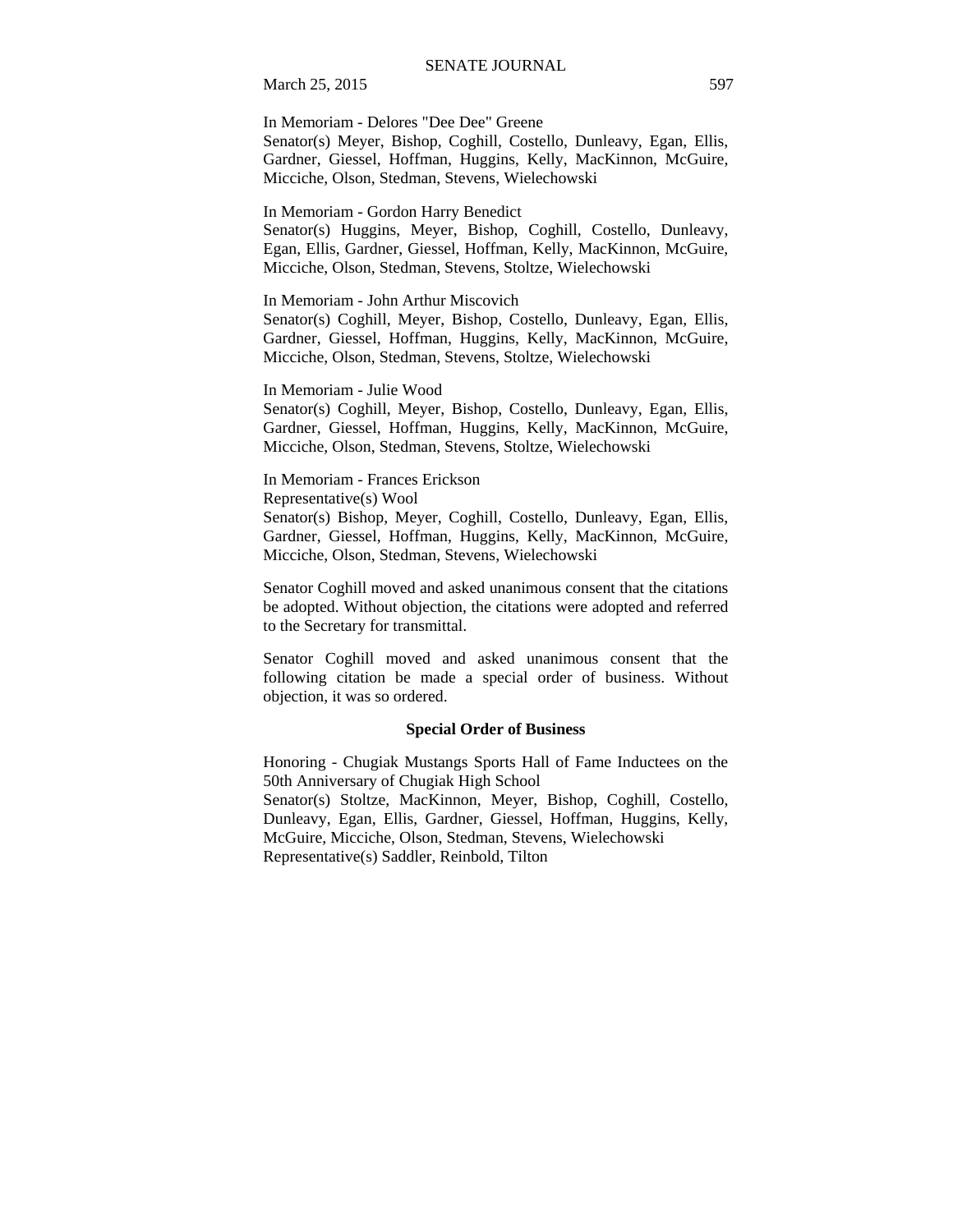Senator Coghill moved and asked unanimous consent that the citation be adopted. Without objection, the citation was adopted and referred to the Secretary for transmittal.

#### **Unfinished Business**

Senator Stevens moved and asked unanimous consent to be excused from a call of the Senate from afternoon plane time, March 27 through evening plane time, April 6. Without objection, Senator Stevens was excused.

Senator Stoltze moved and asked unanimous consent to be excused from a call of the Senate from noon plane time, March 27 through morning plane time, March 28. Without objection, Senator Stoltze was excused.

#### **SB 84**

Senator Ellis moved and asked unanimous consent to be shown as a cosponsor on SENATE BILL NO. 84 "An Act relating to language immersion charter schools; relating to teacher certification; and relating to standards-based assessments in language immersion charter schools and language immersion programs." Without objection, it was so ordered.

#### **SB 49**

Senator Hoffman moved and asked unanimous consent to be shown as a cosponsor on SENATE BILL NO. 49 "An Act allowing appropriations to the civil legal services fund from court filing fees." Without objection, it was so ordered.

#### **HJR 7**

Senators Giessel, MacKinnon, Hoffman, Egan, Bishop, Micciche, Stevens, Coghill, Dunleavy, McGuire, Costello, Kelly moved and asked unanimous consent to be shown as cross sponsors on CS FOR HOUSE JOINT RESOLUTION NO. 7(FSH) Opposing the proposed designation of an Aleutian Islands National Marine Sanctuary. Without objection, it was so ordered.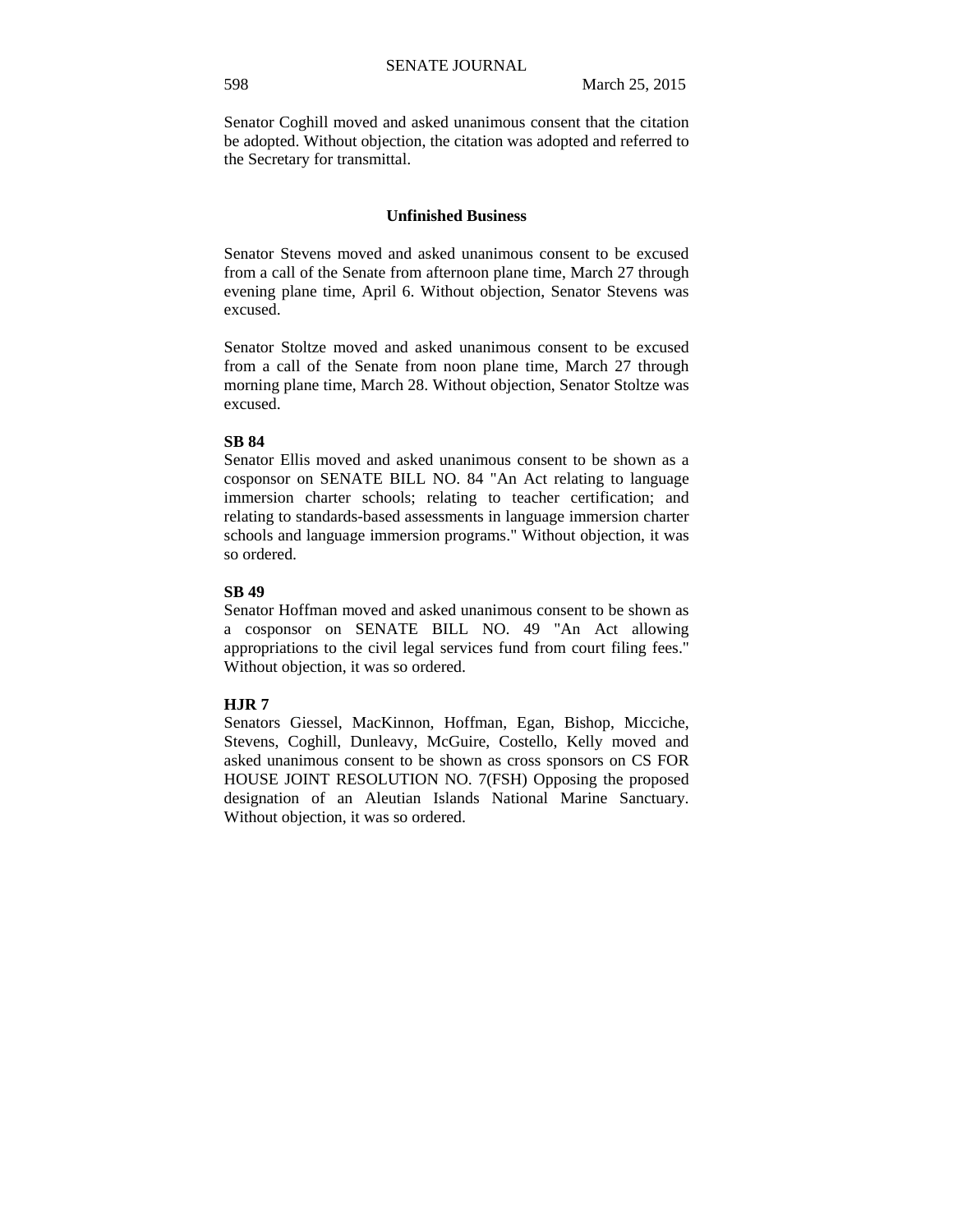### **SB 90**

Senators Costello, Giessel, MacKinnon, Micciche, McGuire moved and asked unanimous consent to be shown as cosponsors on SENATE BILL NO. 90 "An Act relating to the purchase of durable medical equipment under Medicaid; and providing for an effective date." Without objection, it was so ordered.

### **SB 91**

Senator Costello moved and asked unanimous consent to be shown as a cosponsor on SENATE BILL NO. 91 "An Act relating to protective orders; relating to conditions of release; relating to community work service; relating to credit toward a sentence of imprisonment for certain persons under electronic monitoring; relating to the restoration under certain circumstances of an administratively revoked driver's license, privilege to drive, or privilege to obtain a license; allowing a reduction of penalties for offenders successfully completing courtordered treatment programs for persons convicted of driving under the influence; relating to termination of a revocation of a driver's license; relating to restoration of a driver's license; relating to credits toward a sentence of imprisonment, to good time deductions, and to providing for earned good time deductions for prisoners; relating to the disqualification of persons convicted of certain felony drug offenses from participation in the food stamp and temporary assistance programs; relating to probation; relating to mitigating factors; relating to treatment programs for prisoners; relating to the duties of the commissioner of corrections; amending Rules 32 and 35(b), Alaska Rules of Criminal Procedure; and providing for an effective date." Without objection, it was so ordered.

#### **Announcements**

Announcements are at the end of the journal.

#### **Engrossment**

#### **SB 5**

SENATE BILL NO. 5 "An Act relating to loss of income and valuing property for orders of restitution" was engrossed, signed by the President and Secretary and transmitted to the House for consideration.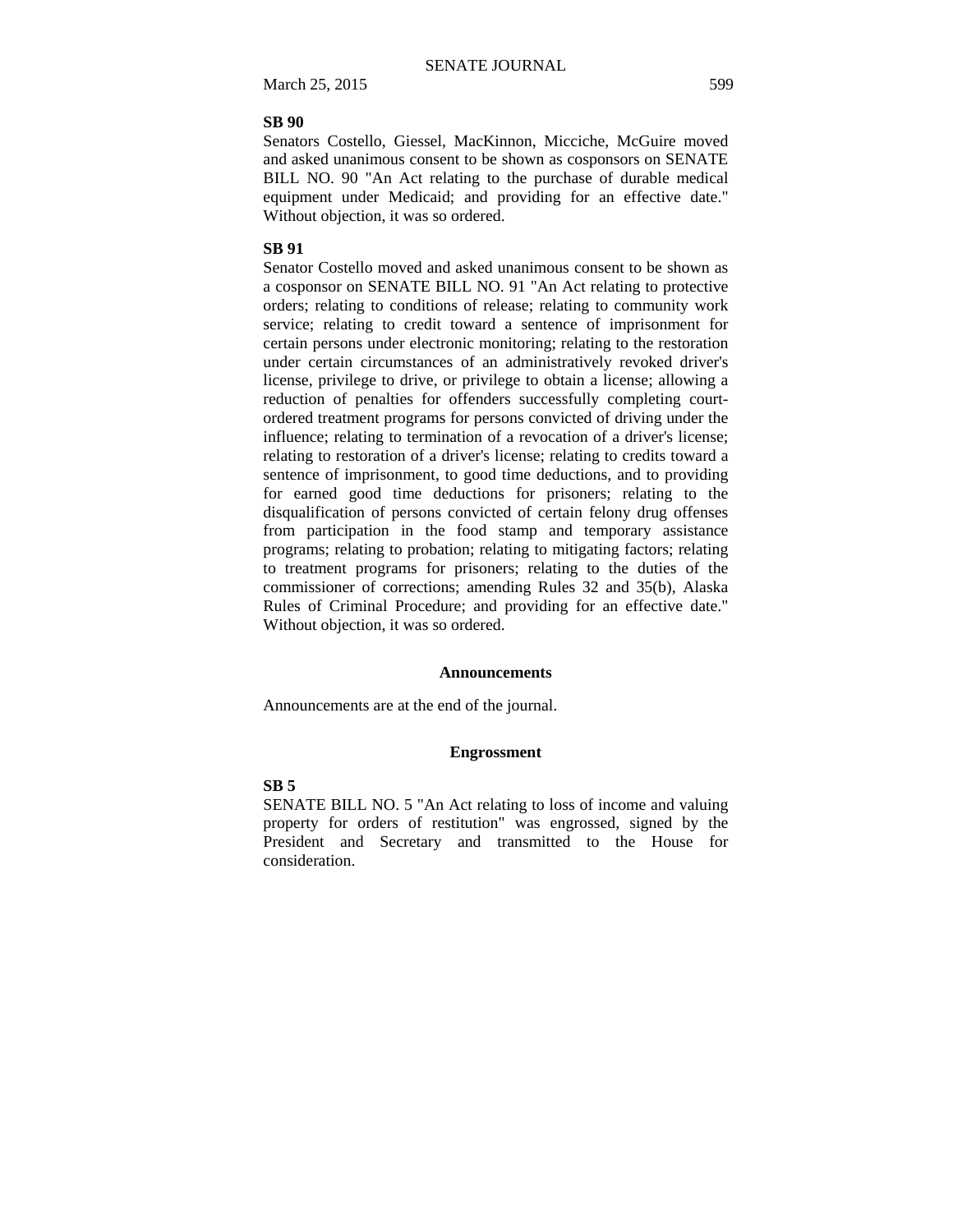## **SB 64**

CS FOR SENATE BILL NO. 64(EDC) "An Act relating to school bond debt reimbursement; and providing for an effective date" was engrossed, signed by the President and Secretary and transmitted to the House for consideration.

### **Adjournment**

Senator Coghill moved and asked unanimous consent that the Senate stand in adjournment until 10:00 a.m., March 27, 2015. Without objection, the Senate adjourned at 1:32 p.m.

> Liz Clark Secretary of the Senate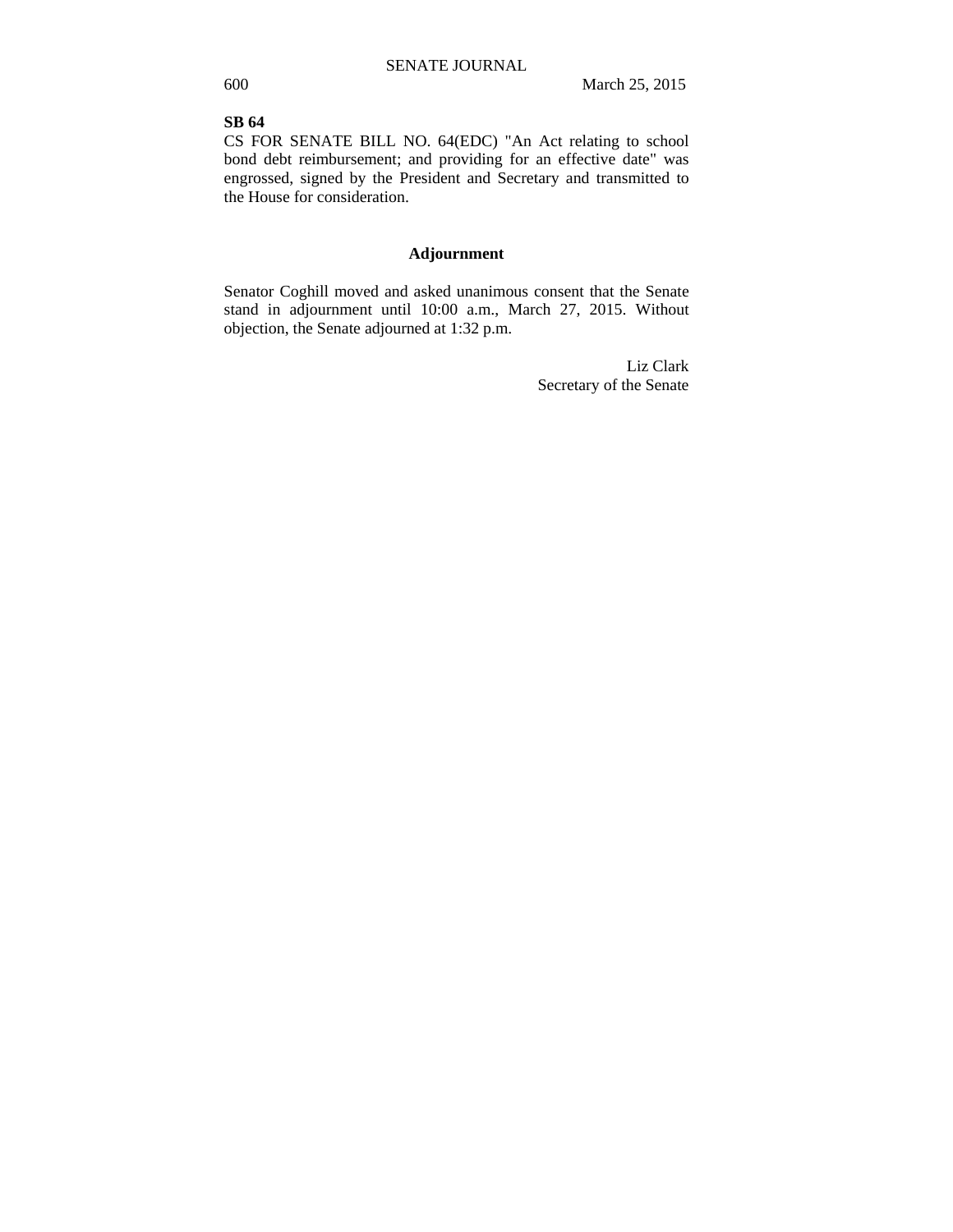#### **Announcements**

Americans with Disabilities Act Notice - Persons with disabilities who require special accommodation or alternative communication formats to access committee meetings may contact the appropriate committee office or the Legislative Information Office in their community. Reasonable advance notice is needed to accommodate the request. For further information, call the ADA Coordinator at 465-3854 Voice/465-4980 TDD.

### **STANDING COMMITTEES**

+ indicates teleconference

= indicates bill previously heard/scheduled

## **COMMUNITY & REGIONAL AFFAIRS**

| Mar 26 | Thursday             | Beltz 105 (tsbldg) | 3:30 PM |
|--------|----------------------|--------------------|---------|
|        | No Meeting Scheduled |                    |         |

----------------------------------------

### **EDUCATION**

| <b>Mar 26</b> | Thursday                                         | <b>Butrovich 205</b> | $3:30$ PM |
|---------------|--------------------------------------------------|----------------------|-----------|
|               | + SB 79 REEMPLOYMENT OF RETIRED TEACHERS & ADMIN |                      |           |
|               | + SB 80 ED. STANDARDS AND ASSESSMENTS/FED FUNDS  |                      |           |
|               |                                                  |                      |           |

### **FINANCE**

| <b>Mar 25</b> |       | Wednesday                          | <b>Senate Finance 532</b> | 9:00 AM   |
|---------------|-------|------------------------------------|---------------------------|-----------|
| $+$           | SB 33 | <b>FEES FOR TIRES</b>              |                           |           |
| $+$           | SB 49 | CIVIL LEGAL SERVICES FUND          |                           |           |
| $+$           | SB 32 | <b>TIMBER SALES</b>                |                           |           |
| $+$           |       | Bills Previously Heard/Scheduled   |                           |           |
|               |       |                                    |                           |           |
| <b>Mar 25</b> |       | Wednesday                          | <b>Senate Finance 532</b> | $2:00$ PM |
|               |       | -- Time Change --                  |                           |           |
| $+$           | SCR 1 | <b>CIVICS EDUCATION TASK FORCE</b> |                           |           |
| $+$           | SB 57 | <b>CLEAN AIR ACT PLAN</b>          |                           |           |
|               |       | <pending referral=""></pending>    |                           |           |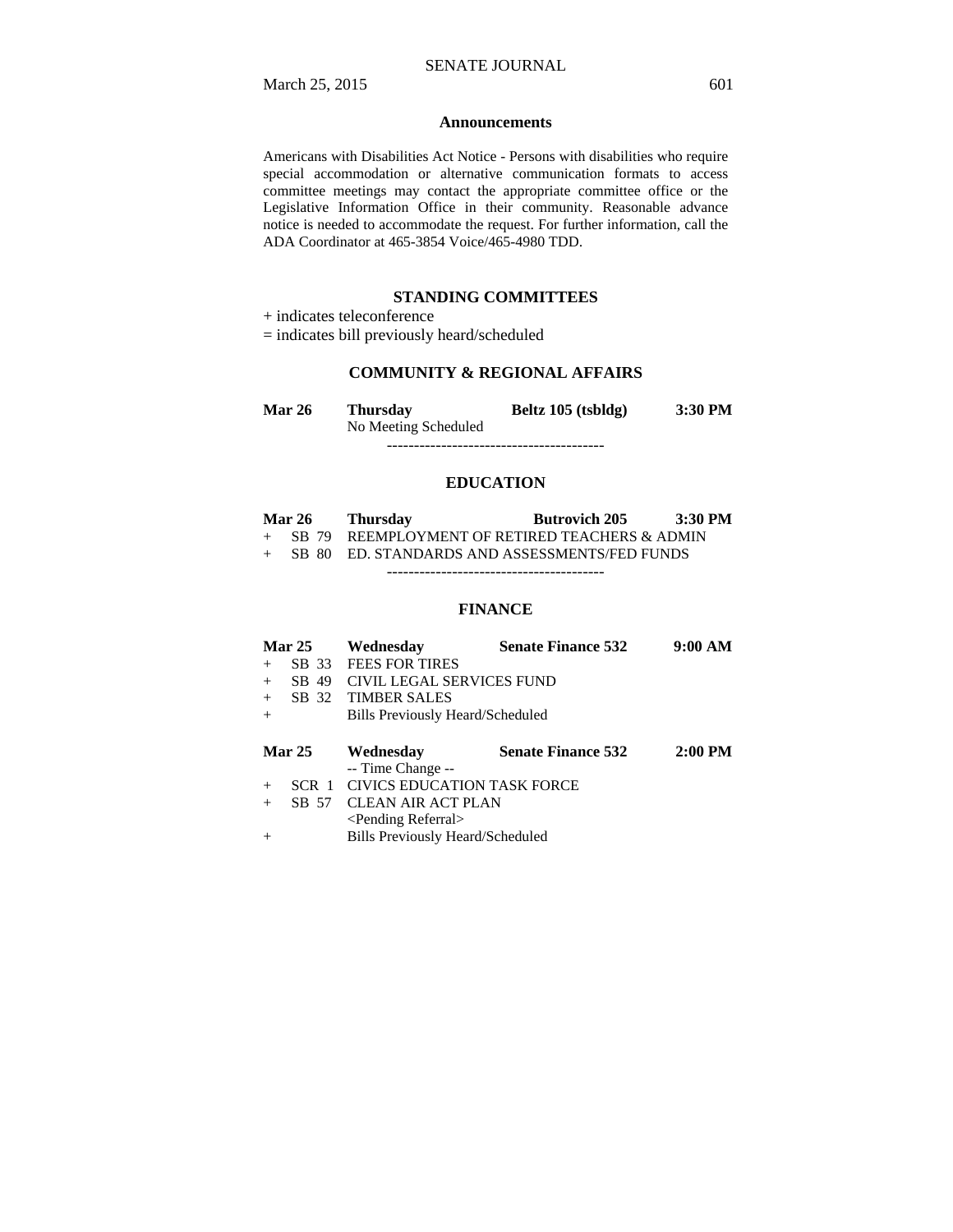# **FINANCE (continued)**

| <b>Mar 26</b>           | <b>Thursday</b>                                            | <b>Senate Finance 532</b>                     | 9:00 AM   |
|-------------------------|------------------------------------------------------------|-----------------------------------------------|-----------|
| $+$                     | SB 34 PCE ENDOWMENT FUND INVESTMENT                        |                                               |           |
| $+$                     |                                                            | SJR 2 CONST. AM: G.O. BONDS FOR STUDENT LOANS |           |
| $+$                     | <b>Bills Previously Heard/Scheduled</b>                    |                                               |           |
| <b>Mar 26</b>           | <b>Thursday</b><br><b>Bills Previously Heard/Scheduled</b> | <b>Senate Finance 532</b>                     | 1:30 PM   |
| <b>Mar 27</b><br>$^{+}$ | Friday<br><b>Bills Previously Heard/Scheduled</b>          | <b>Senate Finance 532</b>                     | 9:00 AM   |
| <b>Mar 27</b><br>$^{+}$ | Friday<br><b>Bills Previously Heard/Scheduled</b>          | <b>Senate Finance 532</b>                     | $1:30$ PM |
|                         |                                                            | <b>HEALTH &amp; SOCIAL SERVICES</b>           |           |
| <b>Mar 25</b>           | Wednesday<br>No Meeting Scheduled                          | <b>Butrovich 205</b>                          | 1:30 PM   |

| <b>Mar 27</b> | Friday               | <b>Butrovich 205</b> | $1:30$ PM |
|---------------|----------------------|----------------------|-----------|
|               | No Meeting Scheduled |                      |           |
|               |                      |                      |           |

## **JUDICIARY**

| Mar 25        | Wednesday                                           | <b>Butrovich 205</b> | 1:30 PM |
|---------------|-----------------------------------------------------|----------------------|---------|
|               | $-$ Rescheduled to $3/30/15 -$                      |                      |         |
|               | -- Testimony <invited and="" public="">--</invited> |                      |         |
| $+$           | Confirmation of Governor's Appointment              |                      |         |
|               | William Gordon - Board of Governors of the          |                      |         |
|               | Alaska Bar                                          |                      |         |
|               | $\pm$ SB 47 LIFE INSURANCE/ANNUITY EXEMPTIONS       |                      |         |
| $+$           | Bills Previously Heard/Scheduled:                   |                      |         |
|               | $+=$ HCR 3 ENDORSING ANWR LEASING                   |                      |         |
|               | $\le$ Bill Held Over from 3/23/15 $>$               |                      |         |
| <b>Mar 27</b> | Friday                                              | <b>Butrovich 205</b> | 1:30 PM |
|               | -- Testimony <invited and="" public="">--</invited> |                      |         |
| $+$           | Legislative Presentation: Public Safety in          |                      |         |
|               | Anchorage                                           |                      |         |
| $+$           | Bills Previously Heard/Scheduled                    |                      |         |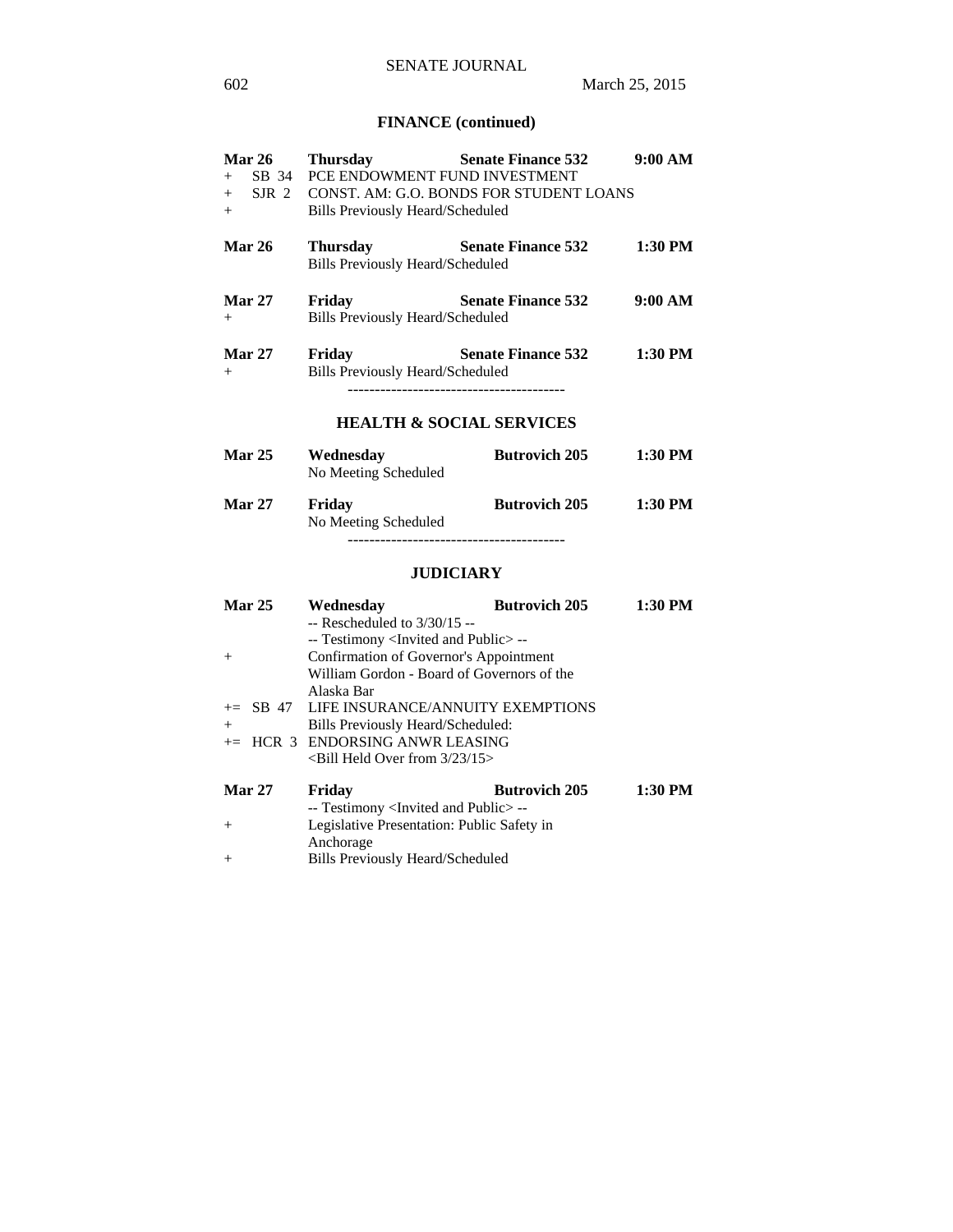# **JUDICIARY (continued)**

| Mar 30<br>$+$<br>$+=$ SB 47<br>$+$            | <b>Monday</b><br>$-$ Rescheduled from $3/25/15 -$<br>-- Testimony <invited and="" public="">--<br/>Confirmation of Governor's Appointment<br/>William Gordon - Board of Governors of the<br/>Alaska Bar<br/>LIFE INSURANCE/ANNUITY EXEMPTIONS<br/>+= HCR 3 ENDORSING ANWR LEASING<br/><b>Bills Previously Heard/Scheduled</b></invited> | Beltz 105 (tsbldg)   | 1:30 PM   |
|-----------------------------------------------|-----------------------------------------------------------------------------------------------------------------------------------------------------------------------------------------------------------------------------------------------------------------------------------------------------------------------------------------|----------------------|-----------|
| Apr 01<br>SB 23<br>$+$<br>SB 82<br>$+$<br>$+$ | Wednesday<br>-- Testimony <invited and="" public="">--<br/>IMMUNITY FOR PROVIDING OPIOID OD DRUG<br/>ALCOHOL/SUBST ABUSE PROGRAM MITIGATION<br/><b>Bills Previously Heard/Scheduled</b></invited>                                                                                                                                       | Beltz 105 (tsbldg)   | 1:30 PM   |
| Apr 03                                        | Friday<br>No Meeting Scheduled<br>----------------------------------<br><b>LABOR &amp; COMMERCE</b>                                                                                                                                                                                                                                     | <b>Butrovich 205</b> | $1:30$ PM |
| Mar 26<br>$+$                                 | <b>Thursday</b><br><b>Bills Previously Heard/Scheduled</b><br><b>RESOURCES</b>                                                                                                                                                                                                                                                          | Beltz 105 (tsbldg)   | 1:30 PM   |
| <b>Mar 25</b>                                 |                                                                                                                                                                                                                                                                                                                                         |                      | 3:30 PM   |
| $+$                                           | Wednesday<br>HB 132 AGDC SUPPORT OF NATURAL GAS PROJECTS                                                                                                                                                                                                                                                                                | <b>Butrovich 205</b> |           |
| SB 68<br>$^{+}$                               | -- Public Testimony --<br>ANTLERLESS MOOSE SEASONS; CLOSURES<br><bill hearing="" postponed=""><br/>-- Testimony <invitation only=""> --</invitation></bill>                                                                                                                                                                             |                      |           |
| SB 48<br>$^{+}$                               | FORMER RESIDENT HUNTING LICENSE<br><bill hearing="" postponed=""><br/>-- Public Testimony --</bill>                                                                                                                                                                                                                                     |                      |           |
| $^+$                                          | <b>Bills Previously Heard/Scheduled</b>                                                                                                                                                                                                                                                                                                 |                      |           |
| <b>Mar 27</b><br>$\overline{+}$               | Friday<br><b>Bills Previously Heard/Scheduled</b>                                                                                                                                                                                                                                                                                       | <b>Butrovich 205</b> | 3:30 PM   |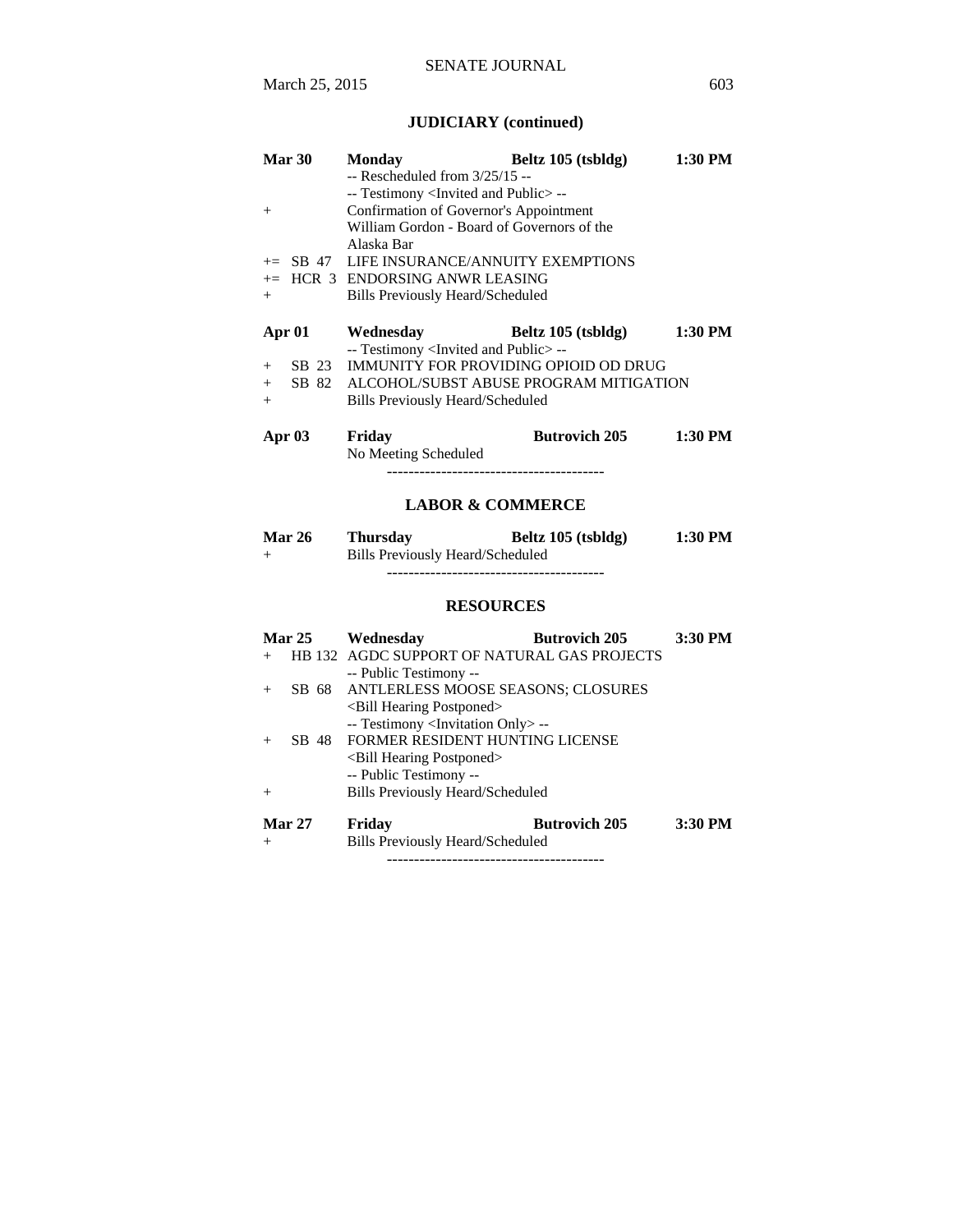## SENATE JOURNAL

## **STATE AFFAIRS**

|     | <b>Mar 26</b> | <b>Thursday</b>                                    | <b>Butrovich 205</b> | 9:00 AM |
|-----|---------------|----------------------------------------------------|----------------------|---------|
|     |               | -- Public Testimony --                             |                      |         |
|     |               | $+=$ SJR 15 CALL FOR US COUNTERMAND CONVENTION     |                      |         |
|     |               | += SCR 4 US COUNTERMAND CONVENTION DELEGATES       |                      |         |
|     |               | HB 93 PROBATION AND PAROLE: WORK, TRAVEL ACCOM.    |                      |         |
|     |               | += SJR 3 CONST. AM: MEMBERSHIP OF JUDICIAL COUNCIL |                      |         |
| $+$ |               | Bills Previously Heard/Scheduled:                  |                      |         |
|     |               | += HB 35 MARCH 27: GREAT ALASKA EARTHOUAKE DAY     |                      |         |
|     |               | $\le$ Bill Held Over from $3/24/15$ >              |                      |         |
|     |               | += SB 22 MOTOR VEHICLE REG. TAX: COLLECTION COSTS  |                      |         |
|     |               | $\le$ Bill Held Over from 3/24/15 $>$              |                      |         |
|     |               |                                                    |                      |         |

## **TRANSPORTATION**

| <b>Mar 26</b> | Thursday                         | <b>Butrovich 205</b>                            | 1:00 PM |
|---------------|----------------------------------|-------------------------------------------------|---------|
|               |                                  | $\pm$ SB 66 PASSENGER & REC. VEHICLE RENTAL TAX |         |
|               | -- Public Testimony --           |                                                 |         |
| $+$           | Bills Previously Heard/Scheduled |                                                 |         |
|               |                                  |                                                 |         |

## **FINANCE SUBCOMMITTEES**

## **ADMINISTRATION**

| <b>Mar 26</b> | <b>Thursday</b>                             | Fahrenkamp 203     | 4:30 PM |  |  |
|---------------|---------------------------------------------|--------------------|---------|--|--|
|               | -- Meeting Rescheduled from 3/19/15 --      |                    |         |  |  |
|               | Closeout                                    |                    |         |  |  |
|               | - Sheldon Fisher, Commissioner, DOA         |                    |         |  |  |
|               | - Leslie Ridle, Deputy Commissioner         |                    |         |  |  |
|               | - John Boucher, Deputy Commissioner         |                    |         |  |  |
|               | - Cheri Lowenstein, Administrative Services |                    |         |  |  |
|               | Director                                    |                    |         |  |  |
|               | - Andy Mills, Special Assistant             |                    |         |  |  |
|               |                                             |                    |         |  |  |
|               |                                             |                    |         |  |  |
|               |                                             | <b>CORRECTIONS</b> |         |  |  |

| <b>Mar 25</b> | Wednesday          | Beltz 105 (tsbldg) | 5:00 PM |
|---------------|--------------------|--------------------|---------|
|               | Tantativa Clossout |                    |         |

Tentative Closeout

----------------------------------------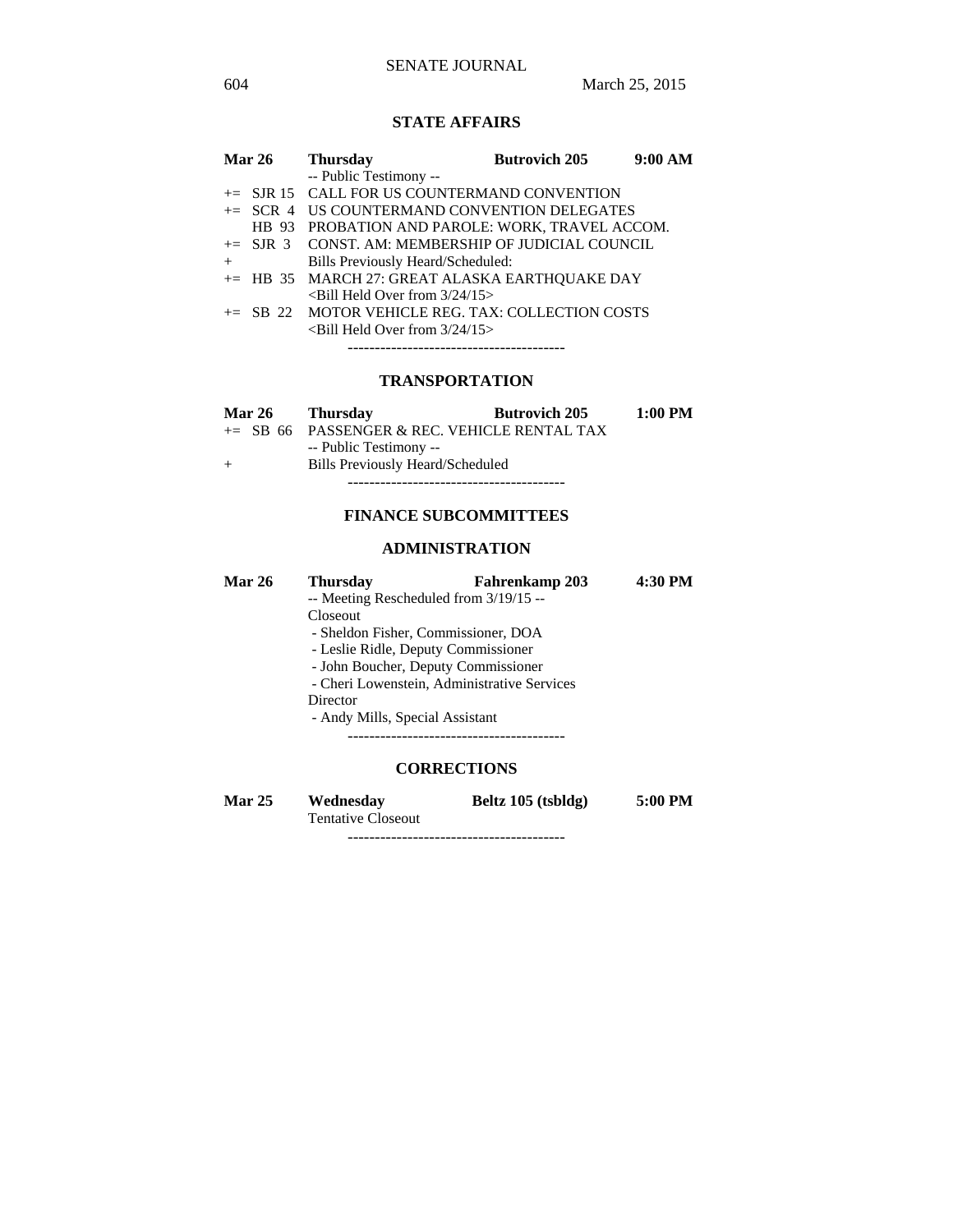## **EDUCATION & EARLY DEVELOPMENT**

| <b>Mar 27</b> | Friday                            | <b>Butrovich 205</b> | 8:00 AM |
|---------------|-----------------------------------|----------------------|---------|
| $^{+}$        | Closeout<br>FY16 Operating Budget |                      |         |
|               |                                   |                      |         |

### **FISH & GAME**

| <b>Mar 26</b> | <b>Thursday</b>                          | <b>Fahrenkamp 203</b> | 5:00 PM |
|---------------|------------------------------------------|-----------------------|---------|
|               | -- Location Change --                    |                       |         |
|               | $-$ Meeting Rescheduled from $3/19/15 -$ |                       |         |
|               | Closeout                                 |                       |         |
|               |                                          |                       |         |

### **GOVERNOR**

| <b>Mar 26</b> | <b>Thursday</b>        | <b>Senate Finance 532</b> | 11:00 AM |
|---------------|------------------------|---------------------------|----------|
|               | <b>Budget Closeout</b> |                           |          |
|               |                        |                           |          |

### **HEALTH & SOCIAL SERVICES**

| <b>Mar 25</b> | Wednesday             | <b>Butrovich 205</b> | 5:30 PM |
|---------------|-----------------------|----------------------|---------|
|               | -- Location Change -- |                      |         |
|               | <b>Closeout</b>       |                      |         |
|               |                       |                      |         |

## **JUDICIARY SUBCOMMITTEE**

| <b>Mar 26</b> | Thursday<br>FY16 Budget Closeout | <b>Senate Finance 532</b> | $4:30$ PM |
|---------------|----------------------------------|---------------------------|-----------|
|               |                                  |                           |           |

### **LEGISLATURE**

| <b>Mar 26</b> | <b>Thursday</b>        | <b>Senate Finance 532</b> | 11:15 AM |
|---------------|------------------------|---------------------------|----------|
|               | <b>Budget Closeout</b> |                           |          |
|               |                        |                           |          |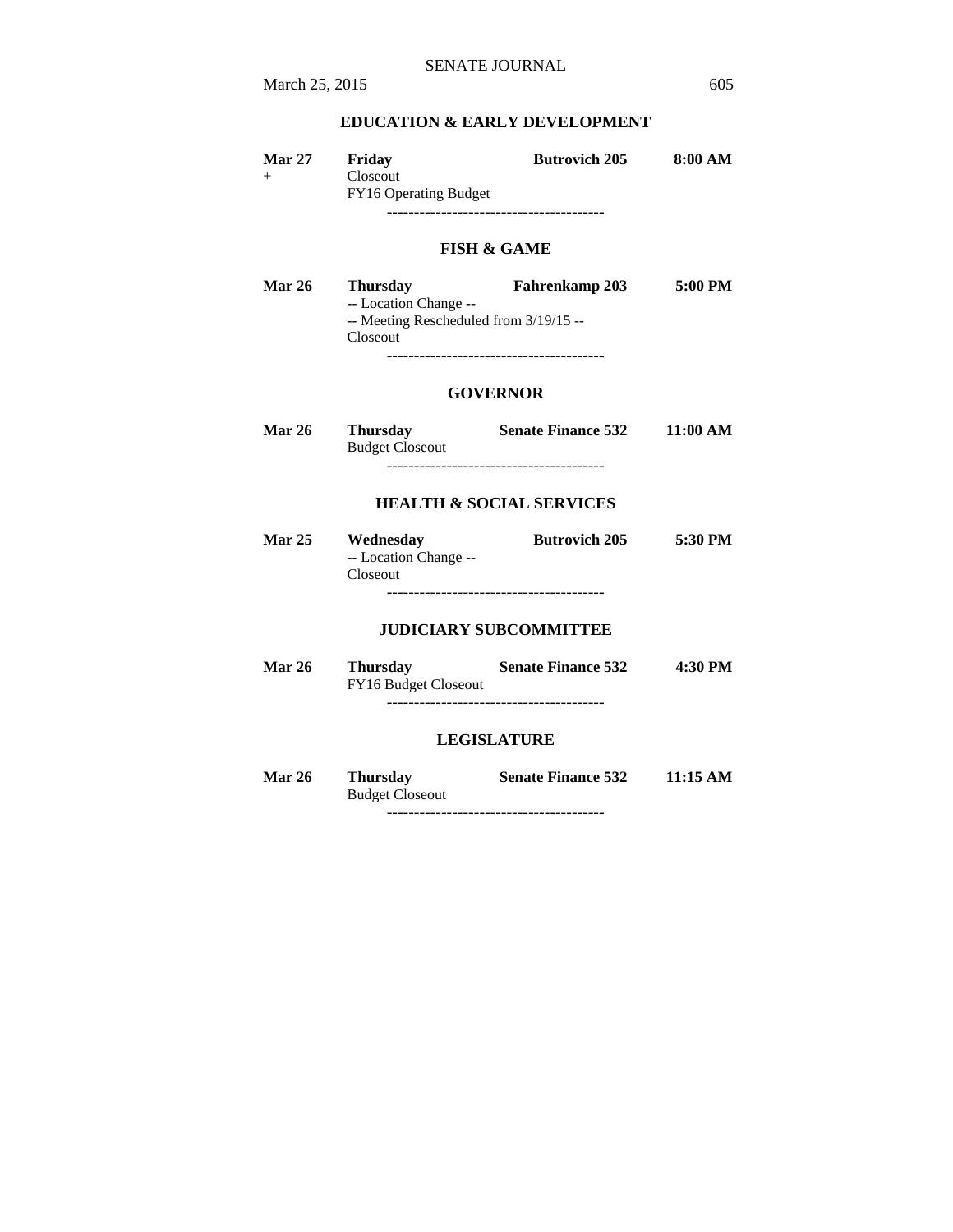## **MILITARY & VETERANS' AFFAIRS**

| Mar 25        | Wednesday<br>-- Delayed --<br>Closeout                   | <b>Senate Finance 532</b>                                                      | 3:00 PM |
|---------------|----------------------------------------------------------|--------------------------------------------------------------------------------|---------|
|               |                                                          | <b>NATURAL RESOURCES</b>                                                       |         |
| <b>Mar 26</b> | <b>Thursday</b><br><b>Budget Comparison and Concerns</b> | Beltz 105 (tsbldg) 5:00 PM                                                     |         |
| <b>Mar 28</b> | <b>Saturday</b><br><b>Tentative Closeout</b>             | Beltz 105 (tsbldg) 10:00 AM                                                    |         |
|               |                                                          | <b>PUBLIC SAFETY</b>                                                           |         |
| <b>Mar 26</b> | <b>Thursday</b><br>Closeout                              | Senate Finance 532 3:00 PM                                                     |         |
|               |                                                          | <b>REVENUE</b>                                                                 |         |
| $+$           | Closeout                                                 | Mar 25 Wednesday Senate Finance 532 7:30 AM                                    |         |
|               |                                                          | <b>UNIVERSITY OF ALASKA</b>                                                    |         |
| <b>Mar 25</b> | FY16 Budget Closeout                                     | Wednesday Senate Finance 532                                                   | 4:00 PM |
|               |                                                          | <b>SPECIAL COMMITTEES</b>                                                      |         |
|               |                                                          | <b>SPECIAL CMTE ON ENERGY</b>                                                  |         |
|               | Mar 26 Thursday<br>-- Public Testimony --                | Beltz 105 (tsbldg) 3:30 PM<br>+= SB 50 AIDEA: BONDS;PROGRAMS;LOANS;LNG PROJECT |         |

----------------------------------------